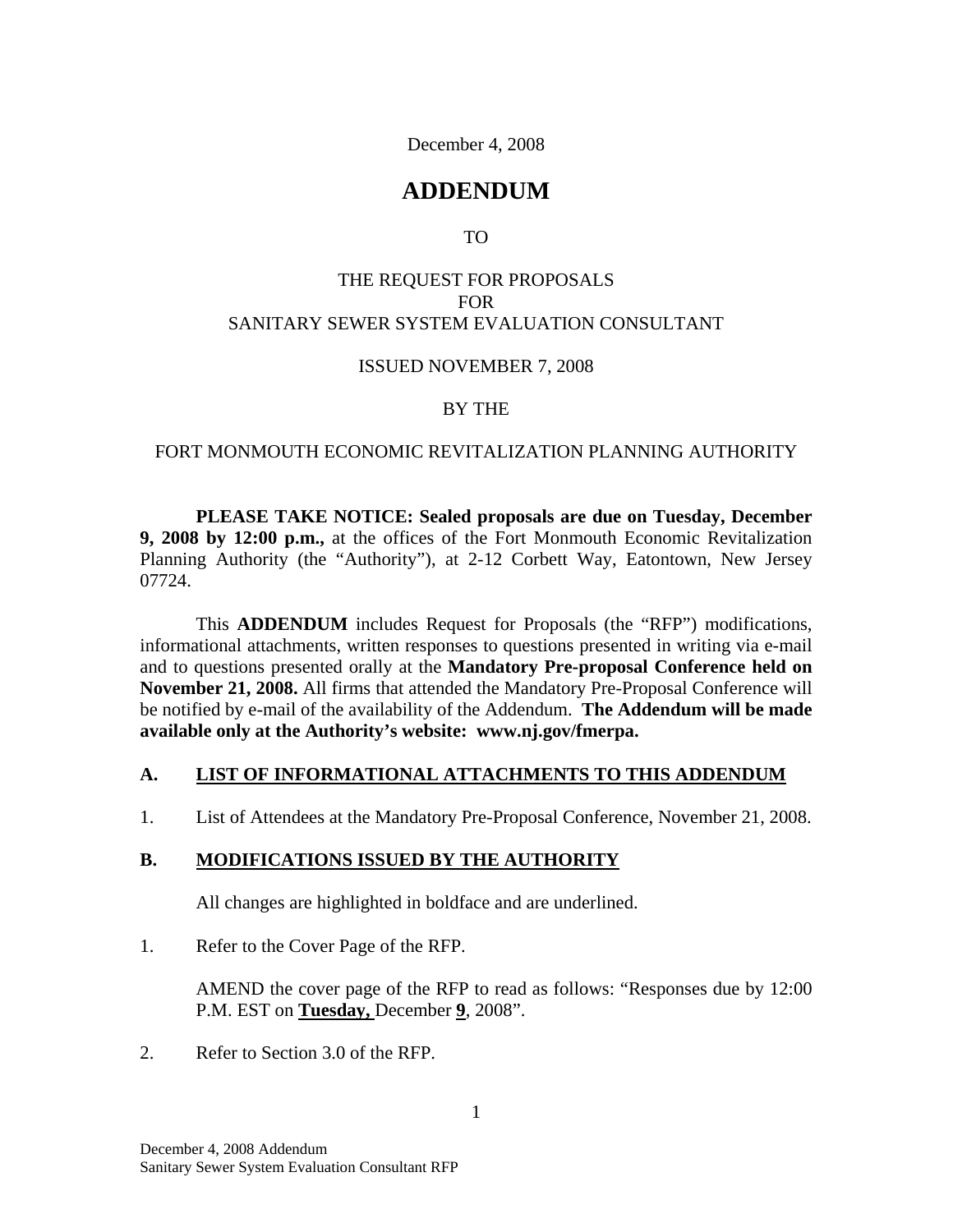AMEND the second full paragraph of Section 3.0 to read as follows: "Proposals must be received by **Tuesday,** December **9**, 2008 at 12:00 p.m. Eastern Standard Time.

3. Refer to the RFP, Section 8.1.

AMEND the last sentence of Section 8.1 to read as follows: "Team members will be required to **enter** into non-disclosure and confidentiality agreements pertaining to access of confidential documents, maps and drawings concerning Fort Monmouth."

4. Refer to the RFP, Section 8.3.

AMEND Section 8.3 to insert the following sentence following the first sentence of Section 8.3 to read as follows: "**No work will be permitted to be performed when Fort Monmouth is closed due to a weather or other emergency. In the event Fort Monmouth is closed during the term of the engagement, the term of the engagement will be extended an equal number of days**."

5. Refer to the RFP, Section 8.4.

AMEND Section 8.4 in its entirety to read as follows: "8.4 Availability of Water and Provisions for Dumping of Waste Resulting From Cleanout**.** One water hydrant will be designated in both the Charles Wood Area and the Main Post of Fort Monmouth to make water available for cleaning equipment. **Water used for sewer cleaning will not be metered and no charge will be made to the Consultant for such water. The Consultant is required to utilize a backflow preventor or employ a suitable air gap when filling equipment from hydrants to prevent contamination of the Fort Monmouth water system.** Also, one manhole, located at the **Charles Wood Area and one manhole located at the** Main Post area of Fort Monmouth will be specified for the decanting of water from waste collected during any clean-out activity. **A storage area for waste to be held in an appropriate container or tank truck will be designated in both the Charles Wood Area and Main Post areas of Fort Monmouth.**"

6. Refer to the RFP, Section 8.0.

AMEND Section 8.0 to insert new Section 8.6 to read as follows:

"**8.6 Potential Unavailability of Remote Monitoring of Flow Monitoring Meters. Remote monitoring of flow monitor meters may not be permitted to be utilized due to Garrison security requirements. The use of such remote monitoring devices is subject to clearance by the Garrison Security Frequency Manager subsequent to the successful bidder being engaged by**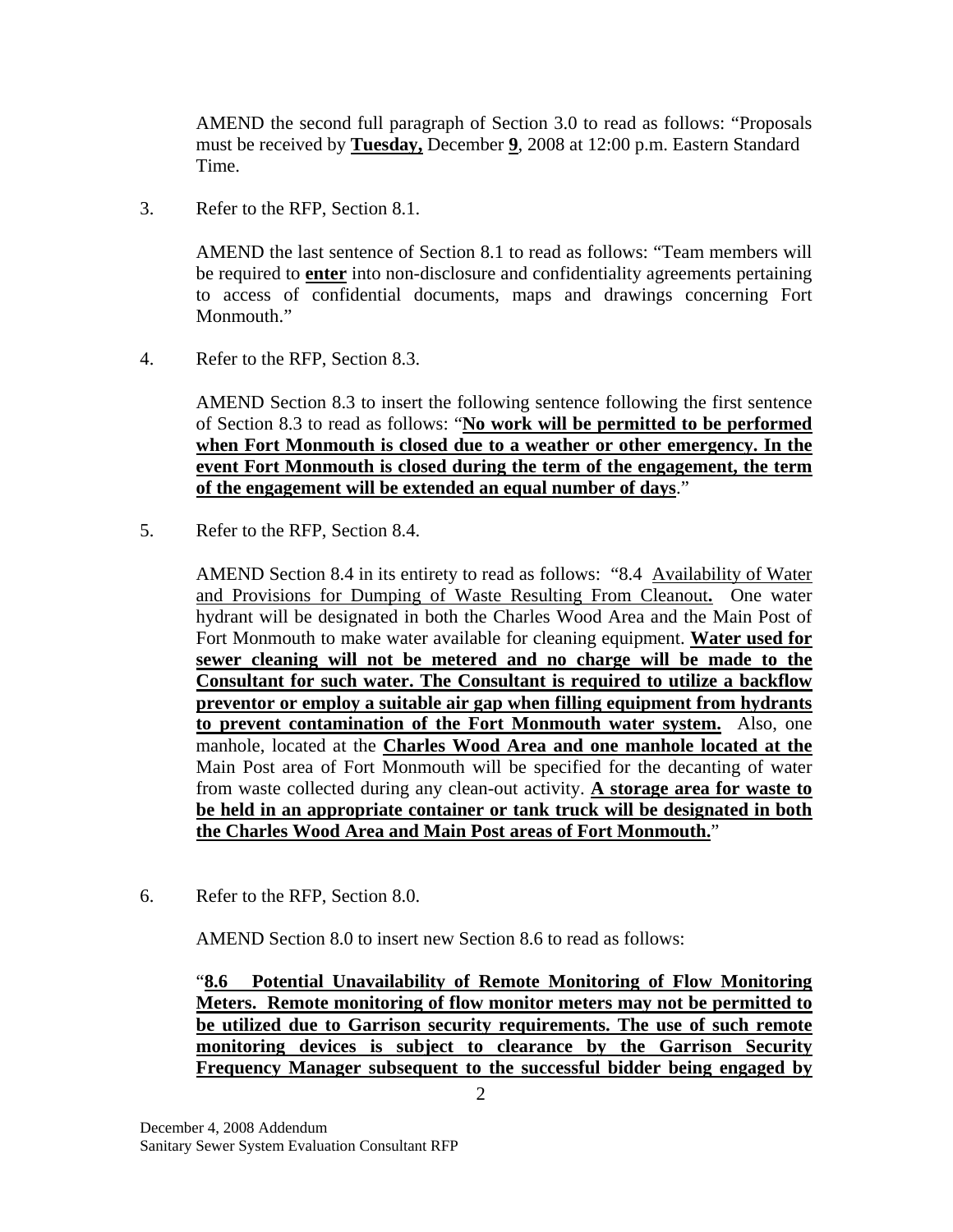**the Authority. The successful bidder will be required to provide the Garrison Security Frequency Manager with the specifications of the remote monitoring devices proposed to be used for review and clearance by the Garrison Security Frequency Manager. All bidders should provide unit prices as requested in the fee schedule form for both remote monitoring and manual on-site monitor readings."**

7. Refer to the RFP, Section 9.0.

AMEND Section 9.0 to insert new numbered paragraph 8 to read as follows: "**8. Executive Order No. 117 (Corzine 2008) Certification. Pursuant to Executive Order No. 117 (Corzine 2008) ("Executive Order 117"), State departments, agencies and authorities, such as the Authority, are precluding from awarding contracts exceeding \$17,500 to vendors who make certain political contributions on and after November 15, 2008, to avoid any appearance that the selection of Authority contractors is based on the contractors' political contributions. Please refer to Attachment #7 which explains the requirements of Executive Order 117. Failure to submit the attached certification form(s) shall be caused for rejection of your firm's proposal. The firm selected to provide services to the Authority as the Consultant shall maintain compliance with Executive Order 117 during the term of their engagement.**"

8. Refer to the RFP, Attachment #1 – Scope of Services.

AMEND Attachment #1 – Scope of Services, Section B to insert the following new bullet point underneath the heading "The Consultant will be responsible for performing the following tasks:" to read as follows:

**" Temporary plugging and other methods of flow control may be employed on a situational basis. No by-pass pumping is anticipated to be required and the cost of such by-pass pumping should not be included in the proposal. The maximum depth of flow in televised lines shall be as suggested by NASSCO (as defined below). The Authority shall be advised by the Consultant as soon as possible where that is not practical.**"

9. Refer to the RFP, Attachment #1 – Scope of Services.

AMEND Attachment #1 – Scope of Services, Section B to amend the following bullet point underneath the heading "The Consultant will be responsible for performing the following tasks:" to read as follows:

" Cleaning the pipes sufficient for proper video inspection, and removal and disposal of solid waste. The Consultant shall make a maximum of five (5) passes with a jetting nozzle**, generating a minimum of 1,500 psi with a 50 gpm flow**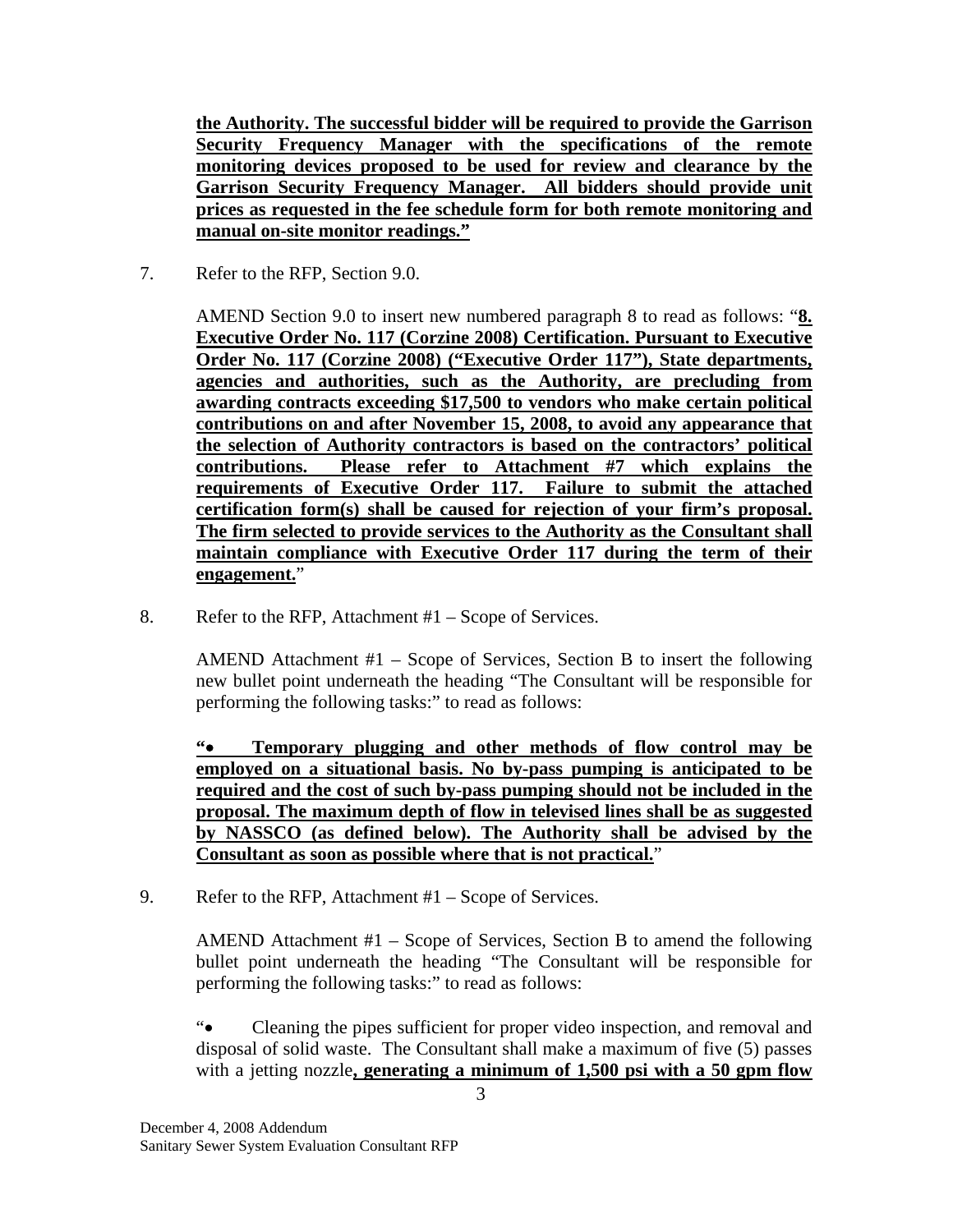**rate,** to remove debris before considering the pipeline unsuitable for video inspection. If the Consultant determines that a pipeline is unsuitable for video inspection, the Consultant shall inform the Authority and shall document the attempts made and the conditions, to the extent possible, causing the unsuitability of the pipeline for inspection."

10. Refer to the RFP, Attachment #1 – Scope of Services.

AMEND Attachment #1 – Scope of Services, Section B to insert the following new paragraph directly preceding the second to last paragraph of Section B and directly underneath the last bullet point underneath the heading "The Consultant will be responsible for performing the following tasks:" to read as follows:

"**Disposal of Solid Waste Due to Cleaning of Sewer Pipes for Proper Video Inspection. The Consultant, or its subcontractor, shall have all necessary permits and licenses to handle, transport and dispose of solid waste material removed from the sanitary sewer system due to services performed by the Consultant as part of this engagement. Copies of all said permits and licenses of the Consultant, or its subcontractor, are required to be made available to the Authority upon request within 24 hours of the Authority making such a request of the Consultant.**

**The Consultant is responsible for disposing of all solid waste material required to be removed from the sanitary sewer system due to the Consultant performing services pursuant to this engagement. All solid waste material is required to be disposed of in accordance with any and all applicable federal and State laws, rules and regulations and in accordance with the requirements of any federal or State regulatory agency having jurisdiction over the disposal of solid waste material.**

**Should the Consultant, or its subcontractor, fail to hold any permit or license required by any federal or State law or regulation, as applicable, in order to transport and dispose of all removed solid waste material or should the Consultant, or its subcontractor, violate any federal or State law or regulation, as applicable, the Consultant shall be fully and totally liable for such failure or violation and shall hold the Authority harmless from any legal, administrative, regulatory or any other action pertaining thereto, including the payment of any fines associated therewith.**

**For the purpose of this RFP, the Consultant shall assume all removed solid waste material is typical to that found in municipal sewer systems. The Consultant shall provide written evidence (e.g., a lease, contract or agreement, etc.) to the Authority that the Consultant has made the appropriate provisions to dispose of solid waste material in accordance with the terms of this engagement.**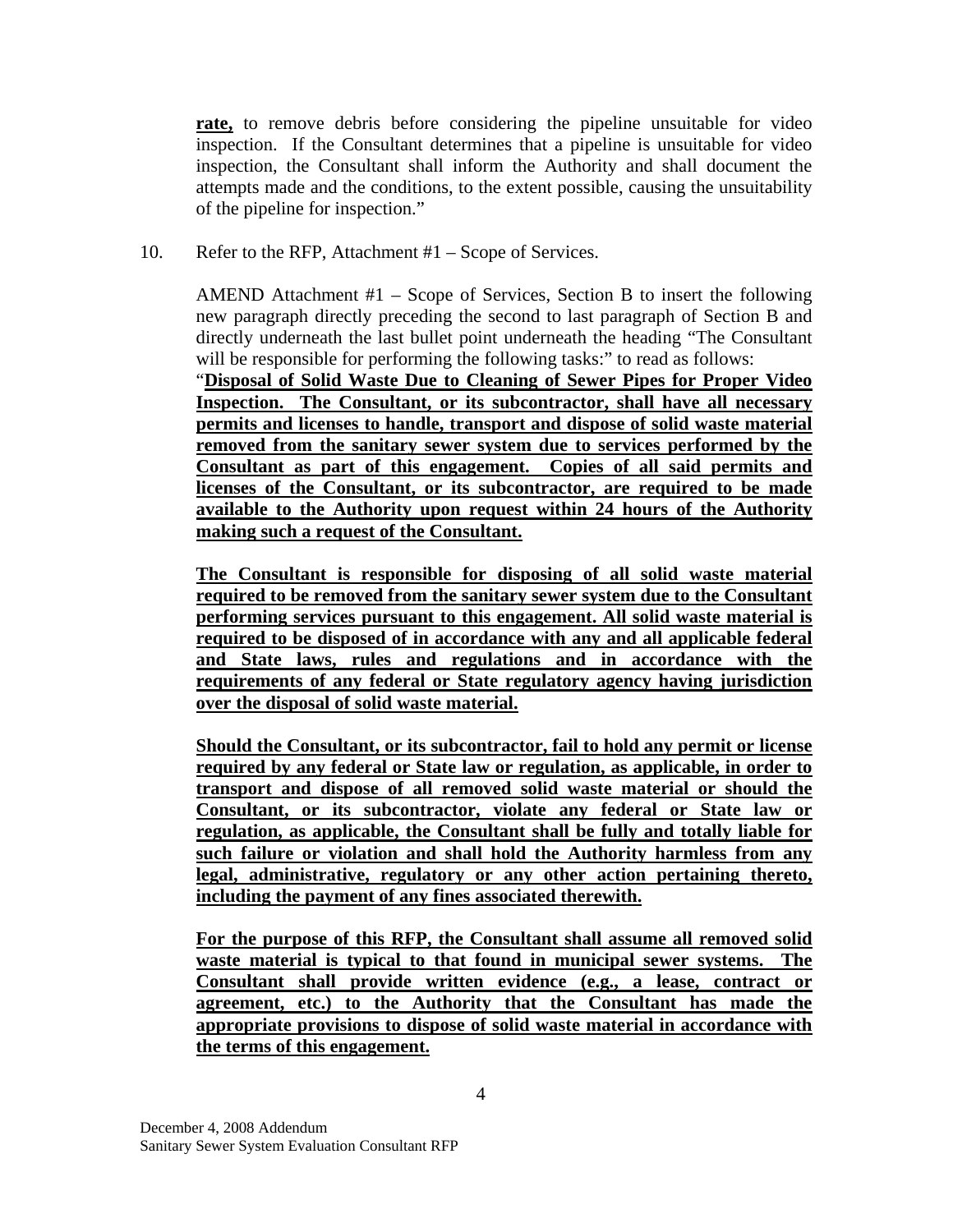**Prior to the Consultant disposing of any solid waste material at a solid waste disposal facility, the Consultant shall provide the Authority the name and address of the solid waste disposal facility where the Consultant will dispose of solid waster material removed from the sanitary sewer system due to the Consultant performing services pursuant to this engagement. PLEASE NOTE: Storage facilities, dewatering facilities, or other facilities where the solid waste material is stored or treated prior to disposal shall not be considered an ultimate solid waste disposal facility.**

**IMPORTANT: Disposal of solid waste material removed from the sanitary sewer system due to the Consultant performing services pursuant to this engagement at a particular solid waste disposal facility is subject to the approval of the Authority, which approval shall not be unreasonably withheld.**

**The Consultant's cost for disposal ("tipping fee") of solid waste removed from the sanitary sewer system due to the Consultant performing the services required by this engagement will be eligible for reimbursement from the Authority. The Authority estimates that the amount of solid waste material to be disposed of during this engagement is 150 cubic yards. The Authority will only reimburse the Consultant for the actual cost of disposing solid waste removed form the sanitary sewer system due to the Consultant performing the services required by this engagement.**

**For the purposes of tracking and reimbursement by the Authority, each truck load of solid waste material, prior to being emptied at the ultimate solid waste disposal facility, must be weighed by a certified weighmaster on certified scales approved by the State Office of Weights and Measures. The Consultant is required to obtain original and duplicate weighmaster slips showing the gross, tare and net weights of the solid waste material. Each weighmaster slip shall be signed and sealed by the weighmaster. The duplicate weighmaster slip shall be submitted to the Authority. No reimbursement for the disposal costs of solid waste material will be paid by the Authority to the Consultant unless such a weighmaster slip is submitted to the Authority.**

11. Refer to the RFP, Attachment #1 – Scope of Services.

AMEND Attachment #1 – Scope of Services, title of Section G, delete "[REVISE]" from title of Section G to read as follows: "G. TIMETABLE**"**.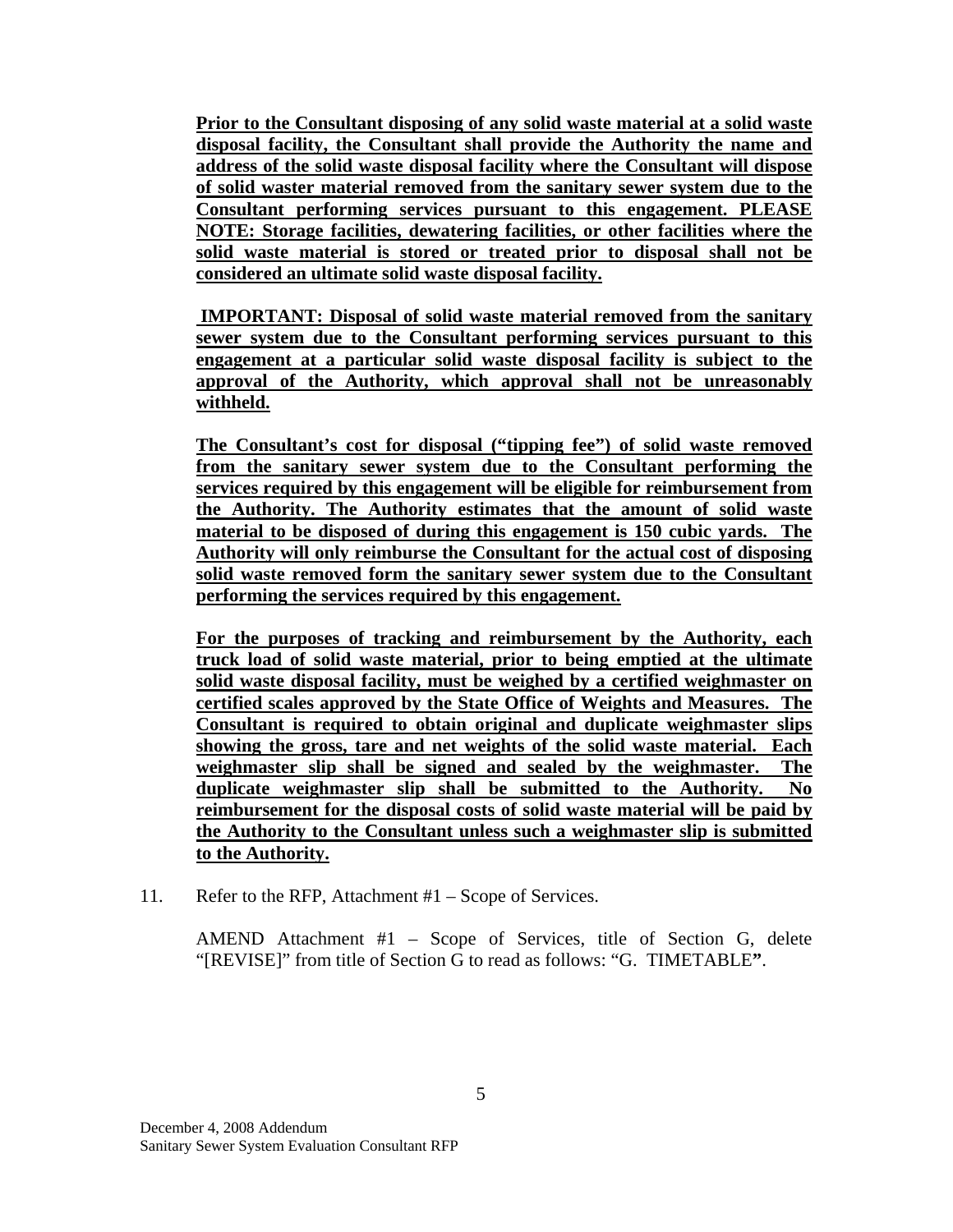12. Refer to the RFP, Attachment #6.

REPLACE the entire Attachment #6 with the following new ATTACHMENT #6 to read as follows:

# ATTACHMENT #6

Fort Monmouth Economic Revitalization Planning Authority Fee Schedule

### **A. MANHOLE INSPECTIONS**

#### **A.1 Main Post**

| Description<br><b>MH</b> Inspection      | Quantity<br>288 un   | Unit Price<br>$\mu$ n    | Subtotal        |
|------------------------------------------|----------------------|--------------------------|-----------------|
| A.2 Charles Wood Area                    |                      |                          |                 |
| Description<br><b>MH</b> Inspection      | Quantity<br>$125$ un | <b>Unit Price</b><br>/un | Subtotal<br>\$. |
| Main Post and Camp Charles Wood Subtotal |                      |                          |                 |
| <b>FIRM ASSIGNED</b>                     |                      |                          |                 |

### **B. CCTV INSPECTION**

#### **B.1 Main Post**

| Sewer Size | Quantity   | <b>Unit Price</b> | Subtotal |
|------------|------------|-------------------|----------|
| 6"         | 6,710 lf   | ⁄lf               |          |
| 8"         | 25,020 lf  | Ίf                |          |
| $10$ "     | 5,260 lf   | Ίf                |          |
| 12"        | 6,310 lf   | Ίf                |          |
| 14"        | 1,300 lf   | Ίf                |          |
| 15"        | $1,550$ lf | Ίf                |          |
| 16"        | 70 lf      | Ίf                |          |
| 18"        | 2,460 lf   | Ίf                |          |
| $20$ "     | 1,340 lf   | Ίf                |          |
| 27"        | 3,919 lf   | Ίf                |          |

Main Post Subtotal  $\qquad \qquad$   $\qquad \qquad$   $\qquad \qquad$ 

6

December 4, 2008 Addendum Sanitary Sewer System Evaluation Consultant RFP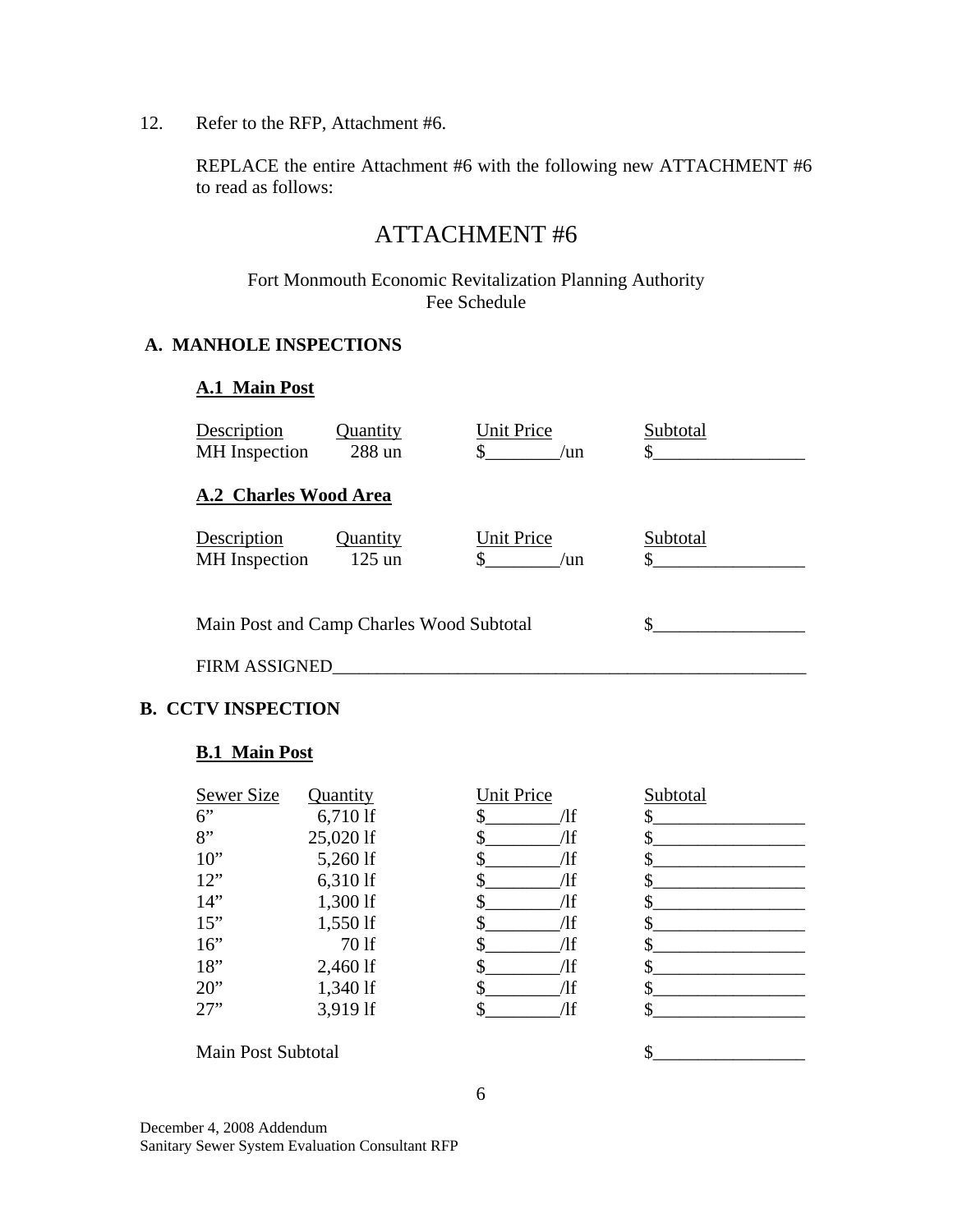### **B.2 Charles Wood Area**

| <b>Sewer Size</b><br>6"<br>8"<br>$10$ "<br>12"<br>15"<br>18" | Quantity<br>1,410 lf<br>11,520 lf<br>1,710 lf<br>640 lf<br>3,385 lf<br>5,143 lf<br>Camp Charles Wood Subtotal<br>Main Post and Camp Charles Wood Subtotal | <b>Unit Price</b><br>\$<br>Лf<br>\$<br>$\Lambda f$<br>$\Lambda f$<br>\$<br>/lf<br>\$<br>$\sqrt{1}f$<br>\$<br>$\pi$ | Subtotal<br>\$<br>$\mathbb{S}$<br>\$<br>\$<br>$\mathbb{S}$<br>\$.<br>\$<br>\$ |  |
|--------------------------------------------------------------|-----------------------------------------------------------------------------------------------------------------------------------------------------------|--------------------------------------------------------------------------------------------------------------------|-------------------------------------------------------------------------------|--|
|                                                              | FIRM ASSIGNED                                                                                                                                             |                                                                                                                    |                                                                               |  |
| <b>C. PUMP STATION EVALUATIONS</b>                           |                                                                                                                                                           |                                                                                                                    |                                                                               |  |
| <b>FIXED FEE</b>                                             |                                                                                                                                                           |                                                                                                                    | \$                                                                            |  |
| <b>FIRM ASSIGNED</b>                                         |                                                                                                                                                           |                                                                                                                    |                                                                               |  |

## **D. FLOW MONITORING**

# **D.1 Main Post**

| Description<br>Flow Meter w/remote           | Quantity | <b>Unit Price</b> | Subtotal |
|----------------------------------------------|----------|-------------------|----------|
| monitoring<br>$(4 \text{ weeks})$            | 8 un     | S<br>$\ln$        | \$       |
| Description<br><b>Flow Meter</b><br>w/manual | Quantity | <b>Unit Price</b> | Subtotal |
| on-site<br>monitoring<br>$(4 \text{ weeks})$ | 8 un     | /un               |          |

December 4, 2008 Addendum Sanitary Sewer System Evaluation Consultant RFP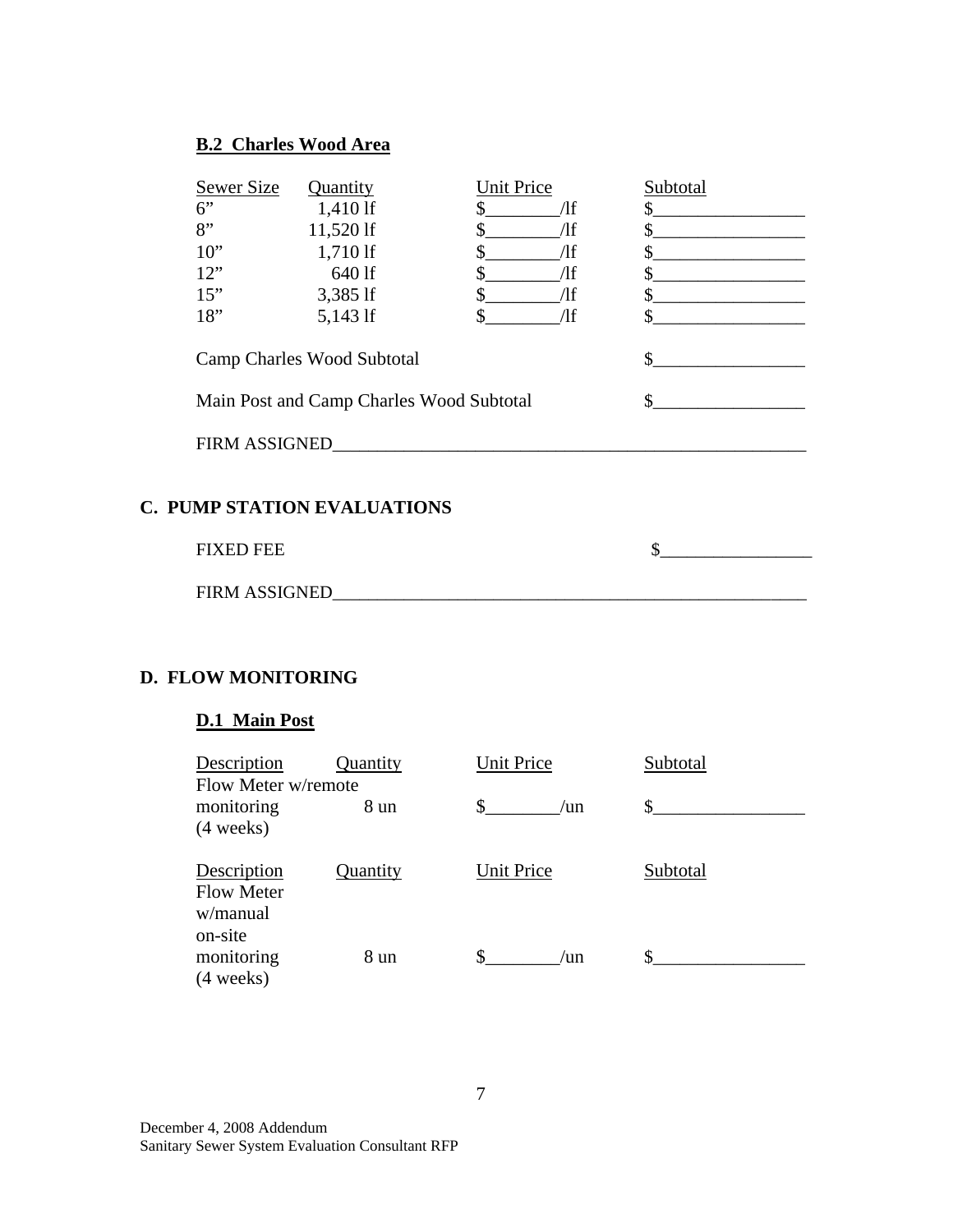## **D.2 Charles Wood Area**

| Description<br><b>Flow Meter</b><br>w/remote           | Quantity       | <b>Unit Price</b>       | Subtotal |
|--------------------------------------------------------|----------------|-------------------------|----------|
| monitoring<br>$(4 \text{ weeks})$                      | $5 \text{ un}$ | $\mathbb{S}^-$<br>$\ln$ | \$       |
| Description<br><b>Flow Meter</b><br>w/manual<br>onsite | Quantity       | <b>Unit Price</b>       | Subtotal |
| monitoring<br>(4 weeks)                                | $5 \text{ un}$ | S<br>$\ln$              | S        |

### **D.3 Additional Flow Monitoring**

| Additional Cost All Meters Extension(s)<br>Per One (1) Week w/remote monitoring |  |
|---------------------------------------------------------------------------------|--|
| Main Post and Camp Charles Wood Subtotal                                        |  |
| Additional Cost All Meters Extension(s)<br>Per One (1) Week w/manual onsite     |  |
| Main Post and Camp Charles Wood Subtotal                                        |  |
| <b>FIRM ASSIGNED</b>                                                            |  |

### **E. PROJECT ADMINISTRATION/MANAGEMENT**

FIXED FEE

\$\_\_\_\_\_\_\_\_\_\_\_\_\_\_\_\_\_

| <b>FIRM ASSIGNED</b> |  |
|----------------------|--|
|                      |  |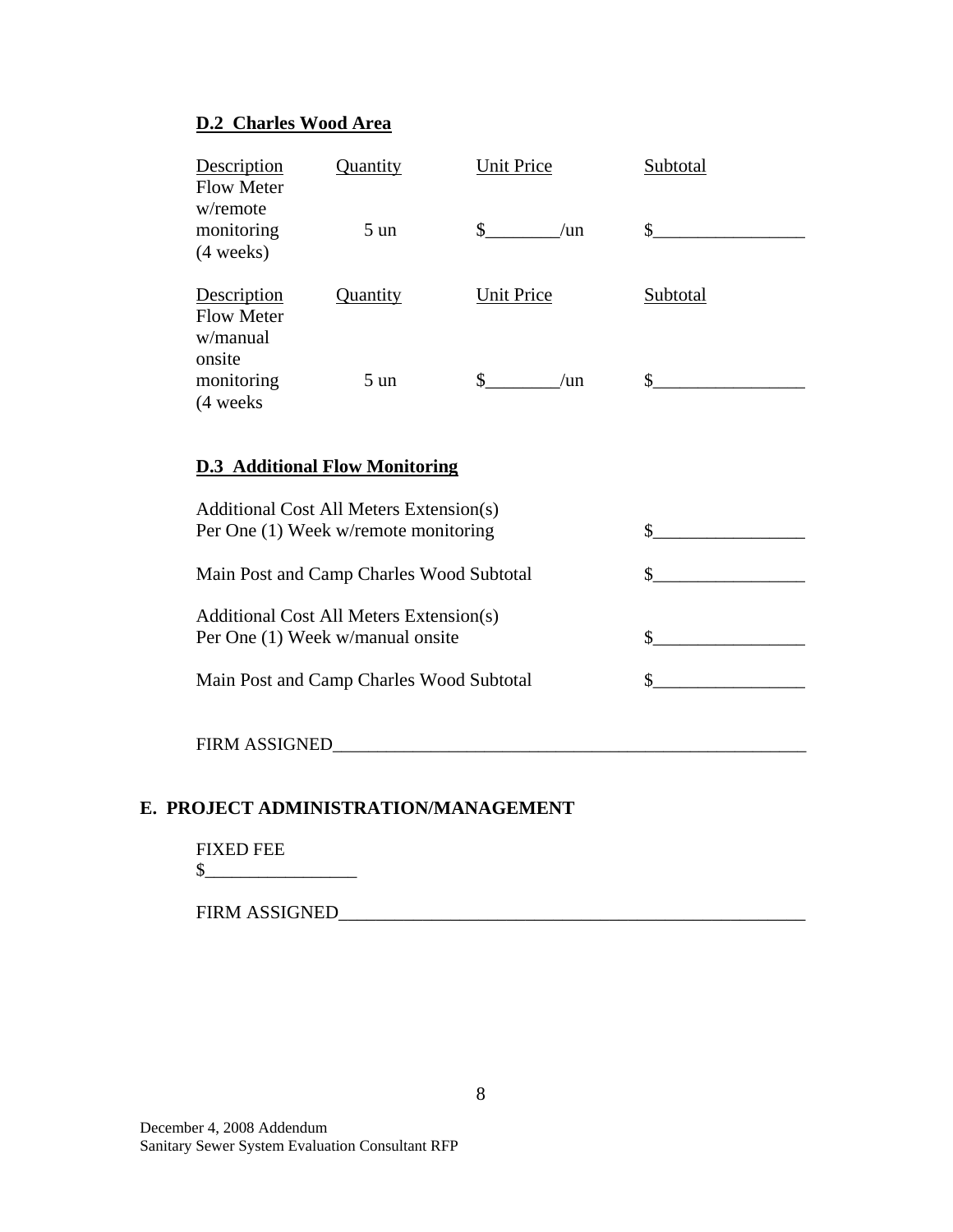#### **F. FINAL REPORT OF RECOMMENDATIONS**

FIXED FEE \$\_\_\_\_\_\_\_\_\_\_\_\_\_\_\_\_\_

FIRM ASSIGNED\_\_\_\_\_\_\_\_\_\_\_\_\_\_\_\_\_\_\_\_\_\_\_\_\_\_\_\_\_\_\_\_\_\_\_\_\_\_\_\_\_\_\_\_\_\_\_\_\_\_\_\_\_

**TOTAL PROJECT COST**

\$\_\_\_\_\_\_\_\_\_\_\_\_\_\_\_\_\_

**WRITE TOTAL PROJECT COST IN WORDS:**

**\_\_\_\_\_\_\_\_\_\_\_\_\_\_\_\_\_\_\_\_\_\_\_\_\_\_\_\_\_\_\_\_\_\_\_\_\_\_\_\_\_\_\_\_\_\_\_\_\_\_\_\_\_\_\_\_\_\_\_\_\_\_\_\_\_\_\_\_\_\_\_\_**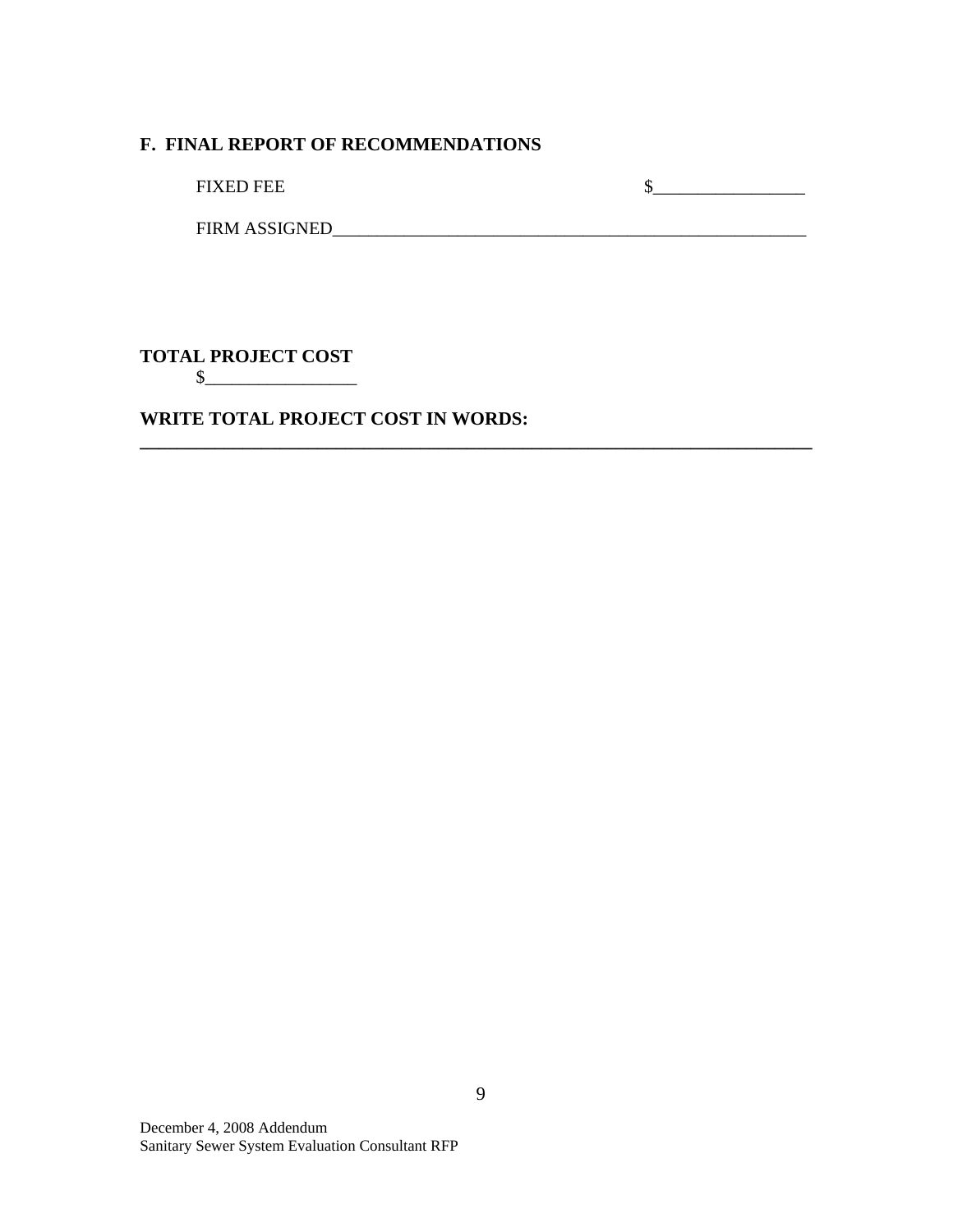#### 13. INSERT new Attachment #7 to the RFP as follows:

#### ATTACHMENT #7

### FORM OF EXECUTIVE ORDER 117 POLITICAL CONTRIBUTIONS **CERTIFICATION**

Governor Jon S. Corzine recently signed Executive Order No. 117, which is designed to enhance New Jersey's efforts to protect the integrity of government contractual decisions and increase the public's confidence in government. The Executive Order builds on the provisions of P.L. 2005, c. 51 ("Chapter 51"), which limits contributions to certain political candidates and committees by for-profit business entities that are, or seek to become, State government vendors.

Executive Order No. 117 extends the provisions of Chapter 51 in two ways:

- 1. The definition of "business entity" is revised and expanded so that contributions by the following individuals also are considered contributions attributable to the business entity:
	- Officers of corporations and professional services corporations, with the term "officer" being defined in the same manner as in the regulations of the Election Law Enforcement Commission regarding vendor disclosure requirements (N.J.A.C. 19:25-26.1), with the exception of officers of non-profit entities;
	- Partners of general partnerships, limited partnerships, and limited liability partnerships and members of limited liability companies (LLCs), with the term "partner" being defined in the same manner as in the regulations of the Election Law Enforcement Commission regarding vendor disclosure requirements (N.J.A.C. 19:25-26.1); and
	- Spouses, civil union partners, and resident children of officers, partners, LLC members and persons owning or controlling 10% or more of a corporation's stock are included within the new definition, except for contributions by spouses, civil union partners, or resident children to a candidate for whom the contributor is eligible to vote or to a political party committee within whose jurisdiction the contributor resides.
- 2. Reportable contributions (those over \$300.00 in the aggregate) to legislative leadership committees, municipal political party committees, and candidate committees or election funds for Lieutenant Governor are disqualifying contributions in the same manner as reportable contributions to State and county political party committees and candidate committees or election funds for Governor have been disqualifying contributions under Chapter 51.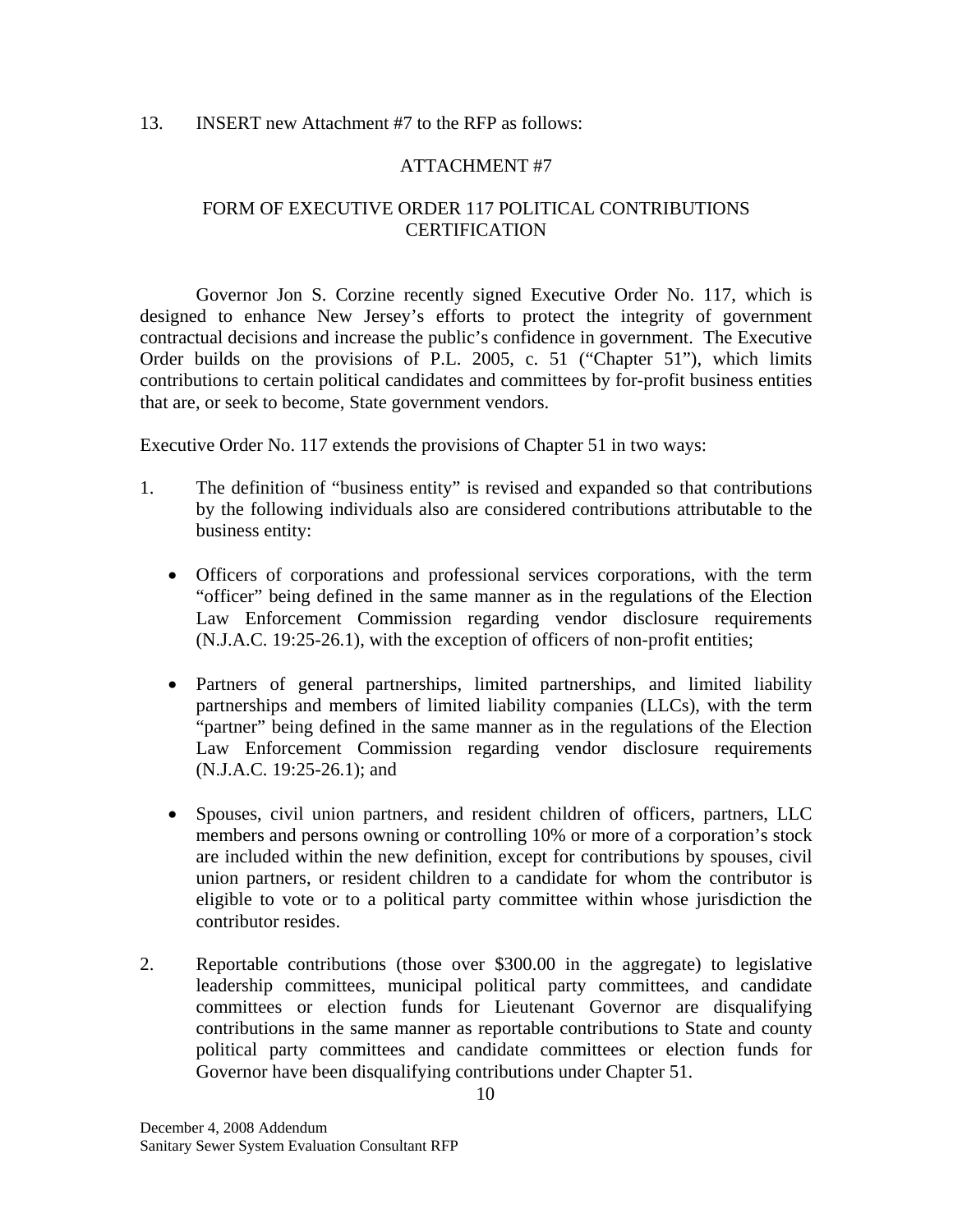#### *Executive Order No. 117 applies only to contributions made on or after November 15, 2008, and to contracts executed on or after November 15, 2008.*

Updated forms and materials are currently being developed and will be made available on the website as soon as they are available. In the meantime, beginning November 15, 2008, prospective vendors will be required to submit, *in addition to the currently required Chapter 51 and Chapter 271 forms*, the attached Certification of Compliance with Executive Order No. 117.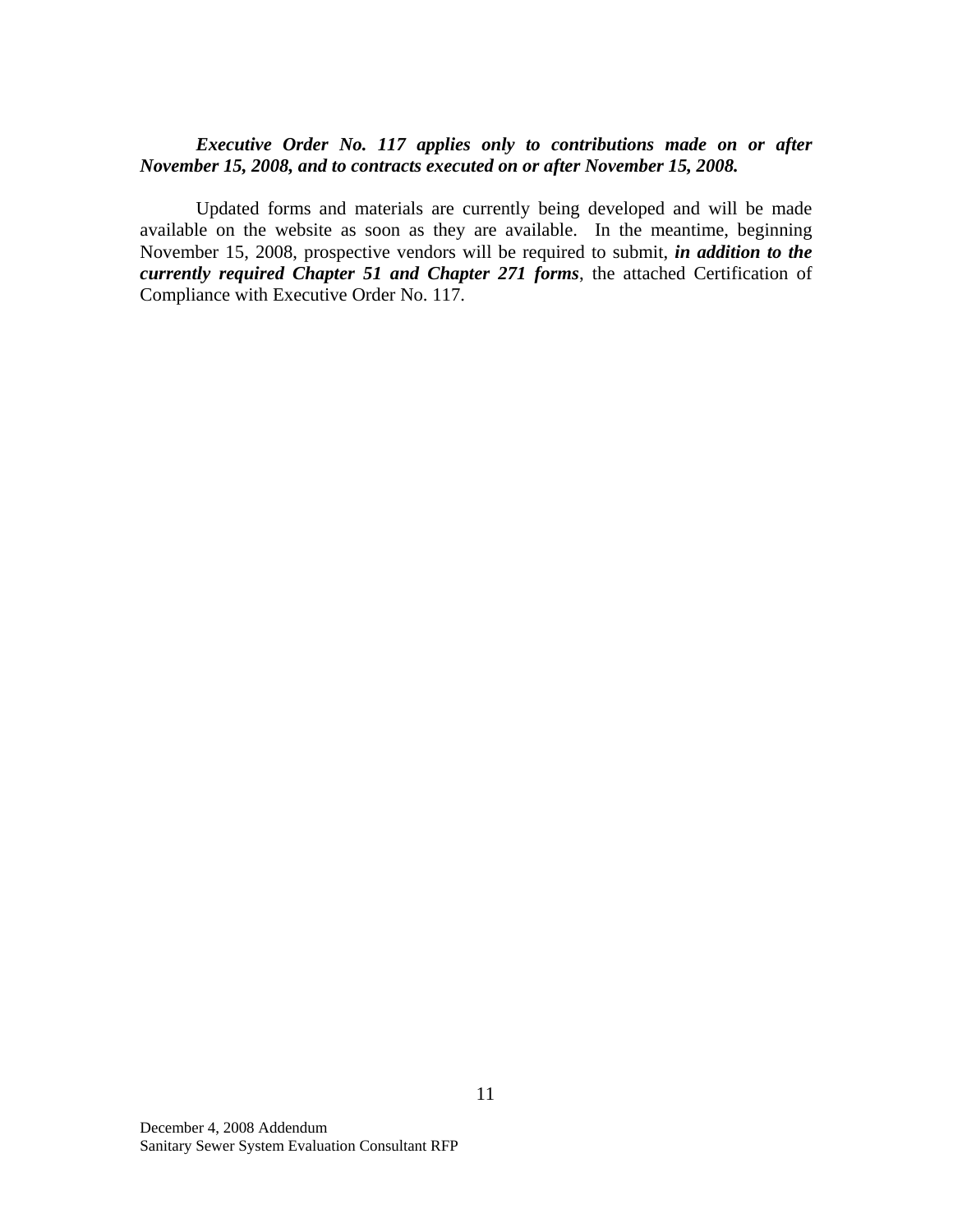### **Certification on Behalf of A Company, Partnership or Organization and All Individuals Whose Contributions are Attributable to the Entity Pursuant to Executive Order No. 117 (2008)**

I hereby certify as follows:

On or after November 15, 2008, neither the below-named entity nor any individual whose contributions are attributable to the entity pursuant to Executive Order No. 117 (2008) has solicited or made any reportable contribution of money or pledge of contribution, including in-kind contributions or company or organization contributions, to the following:

### **a) Any candidate committee and/or election fund of the Governor;**

- **b) A State political party committee;**
- **c) A legislative leadership committee;**
- **d) A county political party committee; or**
- **e) A municipal political party committee.**

I certify as an officer or authorized representative of the Company or Organization identified below that, to the best of my knowledge and belief, the foregoing statements by me are true. I am aware that if any of the statements are willfully false, I am subject to punishment.

#### **Name of Company, Partnership or Organization:**

| Signed:       |  |  |
|---------------|--|--|
| <b>Title:</b> |  |  |
|               |  |  |
|               |  |  |

**\_\_\_\_\_\_\_\_\_\_\_\_\_\_\_\_\_\_\_\_\_\_\_\_\_\_\_\_\_\_\_\_\_\_\_\_\_\_\_\_\_\_\_\_\_\_\_\_\_\_\_\_\_\_\_**

**Print Name:**  $\blacksquare$ **Date:**  $\blacksquare$ 

**(circle one) (A) The Company, Partnership or Organization is the vendor;**

**or**

**(B) the Company, Partnership or Organization is a Principal (more than 10% ownership or control) of the vendor, a Subsidiary controlled by the vendor, or a Political Organization (e.g., PAC) controlled by the vendor.**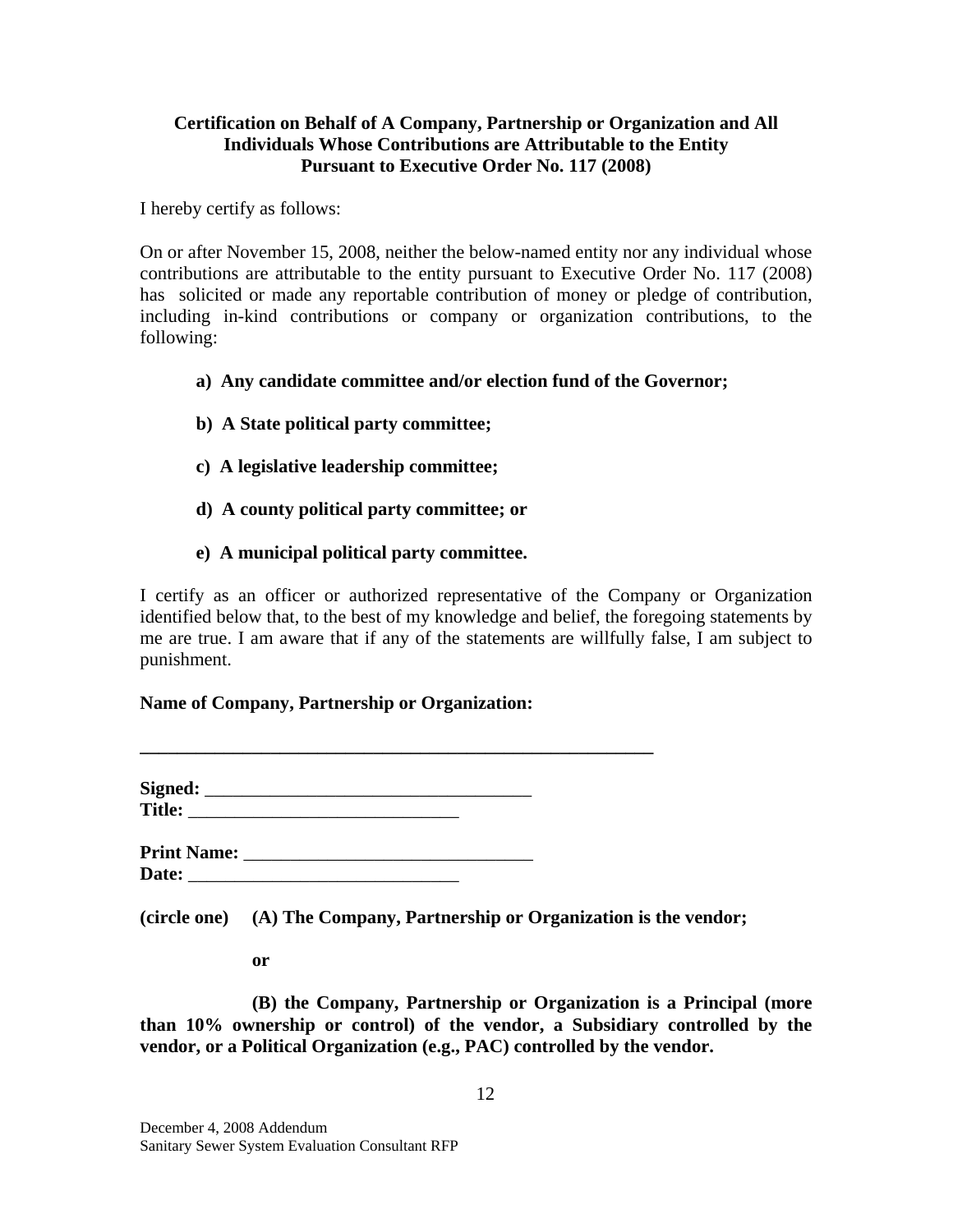\**Please note that if the person signing this Certification is not signing on behalf of all individuals whose contributions are attributable to the entity pursuant to Executive Order No. 117 (2008), each of those individuals will be required to submit a separate individual Certification*.

### **Individual Certification of Compliance with Executive Order No. 117 (2008)**

I hereby certify as follows:

On or after November 15, 2008, I have not solicited or made any reportable contribution of money or pledge of contribution, including in-kind contributions or company or organization contributions, to the following:

- **a) Any candidate committee and/or election fund of the Governor;**
- **b) A State political party committee;**
- **c) A legislative leadership committee;**
- **d) A county political party committee; or**
- **e) A municipal political party committee.**

I certify that, to the best of my knowledge and belief, the foregoing statements by me are true. I am aware that if any of the statements are willfully false, I am subject to punishment.

**Signed:** \_\_\_\_\_\_\_\_\_\_\_\_\_\_\_\_\_\_\_\_\_\_\_\_\_\_\_\_\_\_\_\_\_\_\_

**Print Name:** \_\_\_\_\_\_\_\_\_\_\_\_\_\_\_\_\_\_\_\_\_\_\_\_\_\_\_\_\_\_\_ **Date:** \_\_\_\_\_\_\_\_\_\_\_\_\_\_\_\_\_\_\_\_\_\_\_\_\_\_\_\_\_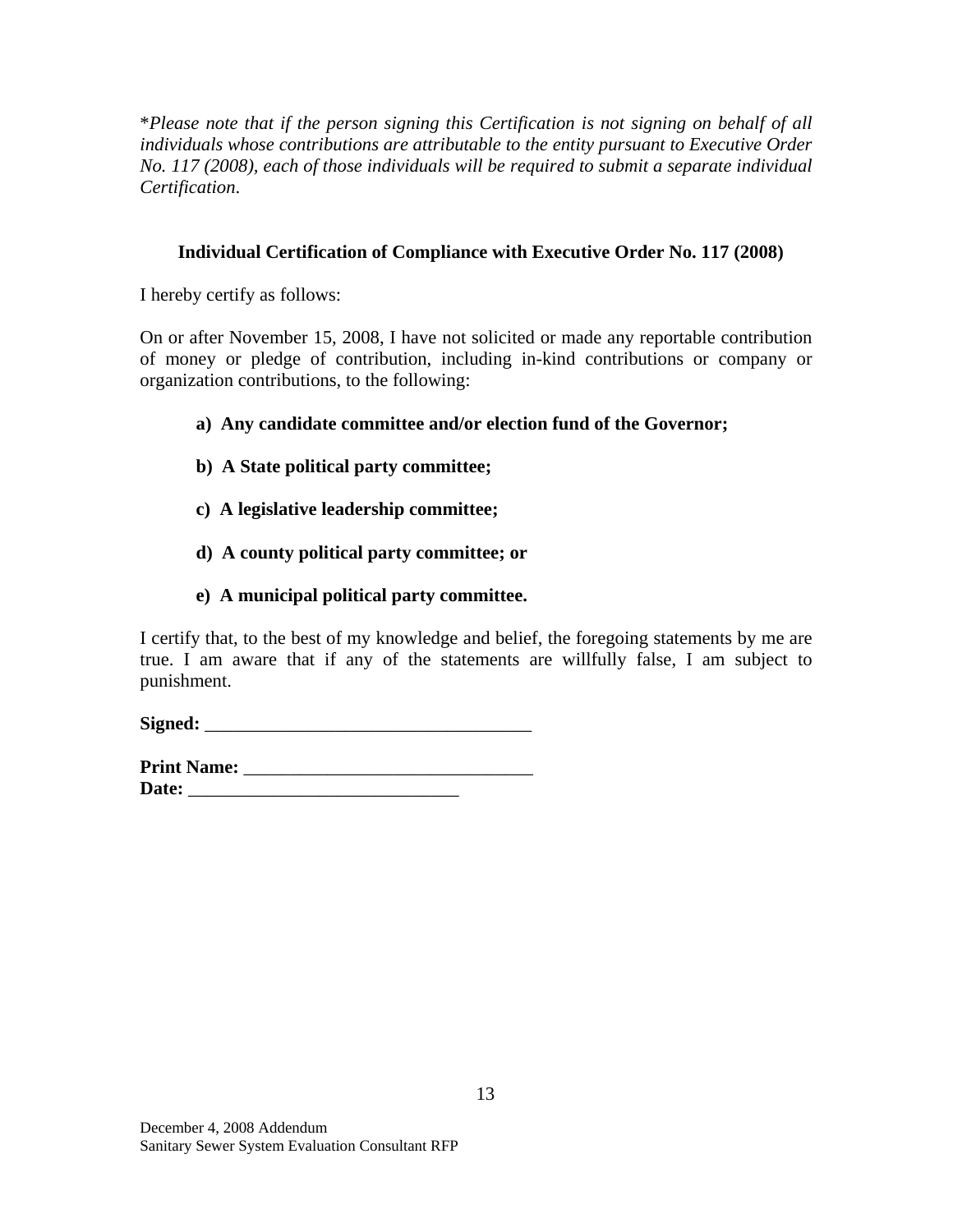### **C. QUESTIONS AND ANSWERS PRESENTED AT THE MANDATORY PRE-PROPOSAL CONFERENCE HELD ON NOVEMBER 21, 2008, OR IN WRITING VIA E-MAIL**

#### 1. **Question:** Will there be any time of day restrictions?

**Answer:** Yes. Please see Section 8.3 of the RFP. When dealing with the U.S. Army Garrison Security Office ("Garrison Security") it is to your benefit to be as precise and detailed as possible when providing Garrison Security with your proposed schedule of work to be performed. Fort Monmouth is a federal installation, a closed installation and a research and development installation. It is highly secured and all of the security measures described in the RFP and at the Mandatory Pre-Bid Conference have been experienced by Authority staff and other State officials. The successful bidder should not expect any exceptions or leeway from the U.S. Army.

2. **Question:** What are the expectations when the Consultant is "popping" a manhole cover in a road at Fort Monmouth? Does the Consultant park in the center of the road and "pop" the cover of the manhole? Does a truck have to have its flashers on? Are two flagmen directing traffic required?

**Answer:** The Consultant will need to be concerned with personal protection, for example, wearing hard hats while working. If the Consultant is to "pop" manhole covers during what is considered rush hour at Fort Monmouth, the Consultant will need to exercise greater protection than during the time period between 9:00 a.m. and 11:00 a.m. However, there are no manholes in the center of a road at Fort Monmouth. Manholes are located off the side of the roads. However, the Consultant will still need to sufficient personal protection measures and will need to have truck flashers on. Also, the Consultant should not leave any truck unattended, as Garrison Security is armed and will take swift action to investigate. Garrison Security will notify the Fort Monmouth Police force when work is being conducted by the Consultant on-site. The Consultant should expect for police patrols to periodically stop by and inquire as to the Consultant's activities. As long as the Fort Monmouth Police are aware of the presence of the Consultant on-site and the schedule of the Consultant's activities for that day, the Consultant should not expect much interference from the Fort Monmouth Police. As long as Garrison Security is kept informed by the Consultant as to its schedule of activities and Consultant is precise and detailed in laying out its schedule to Garrison Security, Garrison Security will use its best efforts to minimize security issues and disruptions due to security concerns. Flagmen and electronic signs on the roadways at Fort Monmouth will not be required. Any assistance required by the Consultant with traffic will be covered by the Fort Monmouth Police and security forces.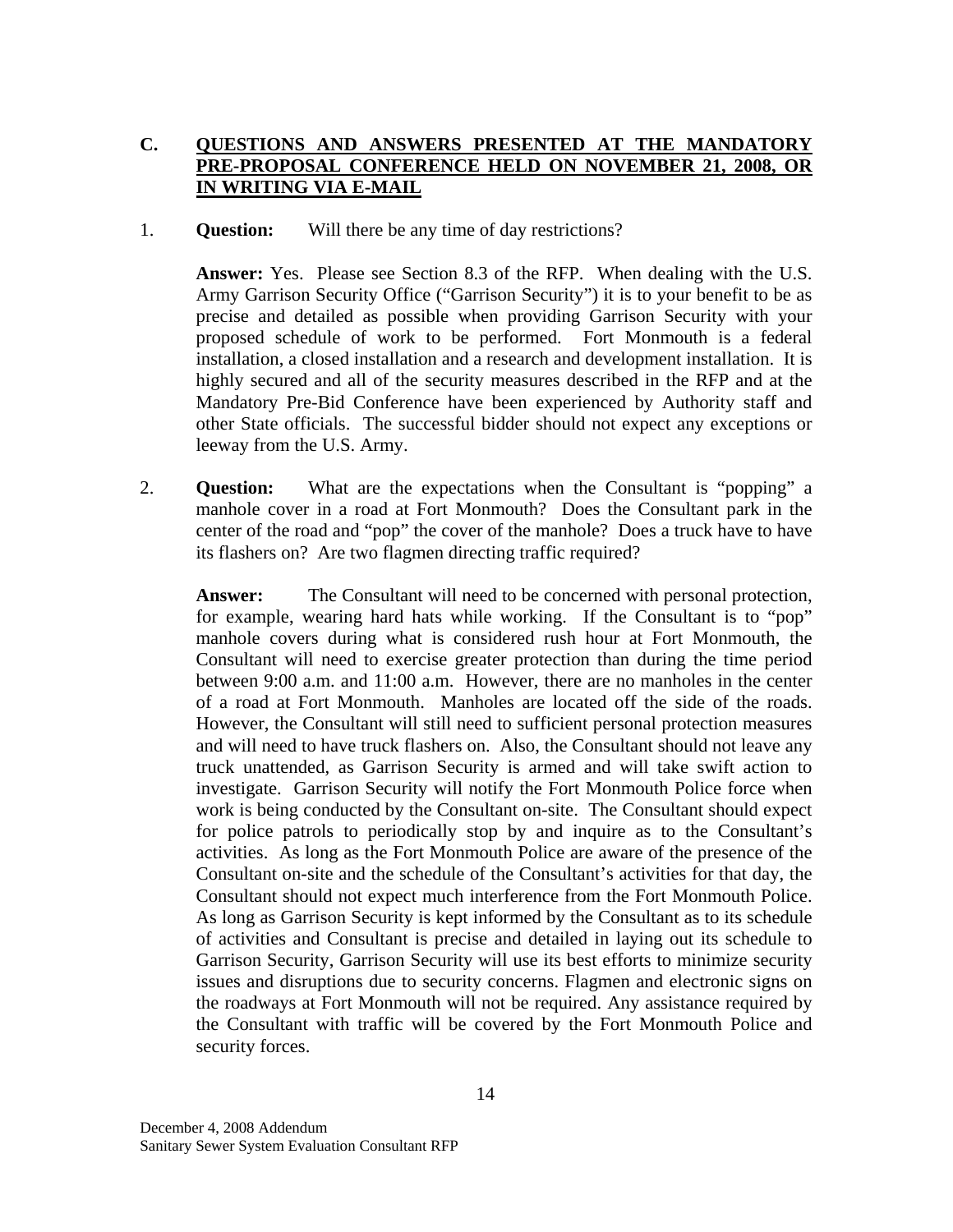3. **Question:** Will the Consultant be under escort while working on-site?

Answer: No.

4. **Question:** Is there any limitations on the number of crewmen or workers that the Consultant can bring onto Fort Monmouth?

Answer: No. However, the Consultant will be required, for each worker who will be performing services under this engagement at Fort Monmouth, to file a completed security clearance form and submit such form to the Authority. The Authority will forward the completed security forms to Garrison Security. If the Consultant needs to change workers, it is the Consultant's responsible to file a completed security clearance form to the Authority as soon as possible. The Authority and Garrison Security are not responsible for any delays experienced by the Consultant in receiving security clearances for its for workers to enter Fort Monmouth. No foreign nationals are permitted on Fort Monmouth - this includes day workers. Any changes to the Consultant's workers performing services at Fort Monmouth pursuant to this engagement must be communicated as soon as possible to the Authority and Garrison Security.

5. **Question:** Is there an opportunity for a site visit?

**Answer:** At this time, the Authority is not planning on providing an opportunity for potential bidders to go on a site visit of Fort Monmouth. The timing and logistics required to organize such a visit are prohibitive. There is a possibility that if oral interviews are conducted, such interviews would be conducted at Fort Monmouth.

6. **Question:** How often has the sanitary sewer system at Fort Monmouth been maintained or cleaned? Has the system been maintained since 1920?

**Answer:** The pump stations have been rebuilt as needed. During the last 2  $\frac{1}{2}$  years, every pump station has been opened and inspected. The Directorate of Public Works at Fort Monmouth cleans out sections of the system as clogged develop*.*

7. **Question:** Who will be reviewing the proposals?

**Answer:** Three Authority staff members will be doing the review of the technical proposals. Additionally, the Authority's Accountant will evaluate the cost proposals.

8. **Question:** What kind of pump stations are involved? Are the pump stations all different? Are there any submersible pump stations? If required, who would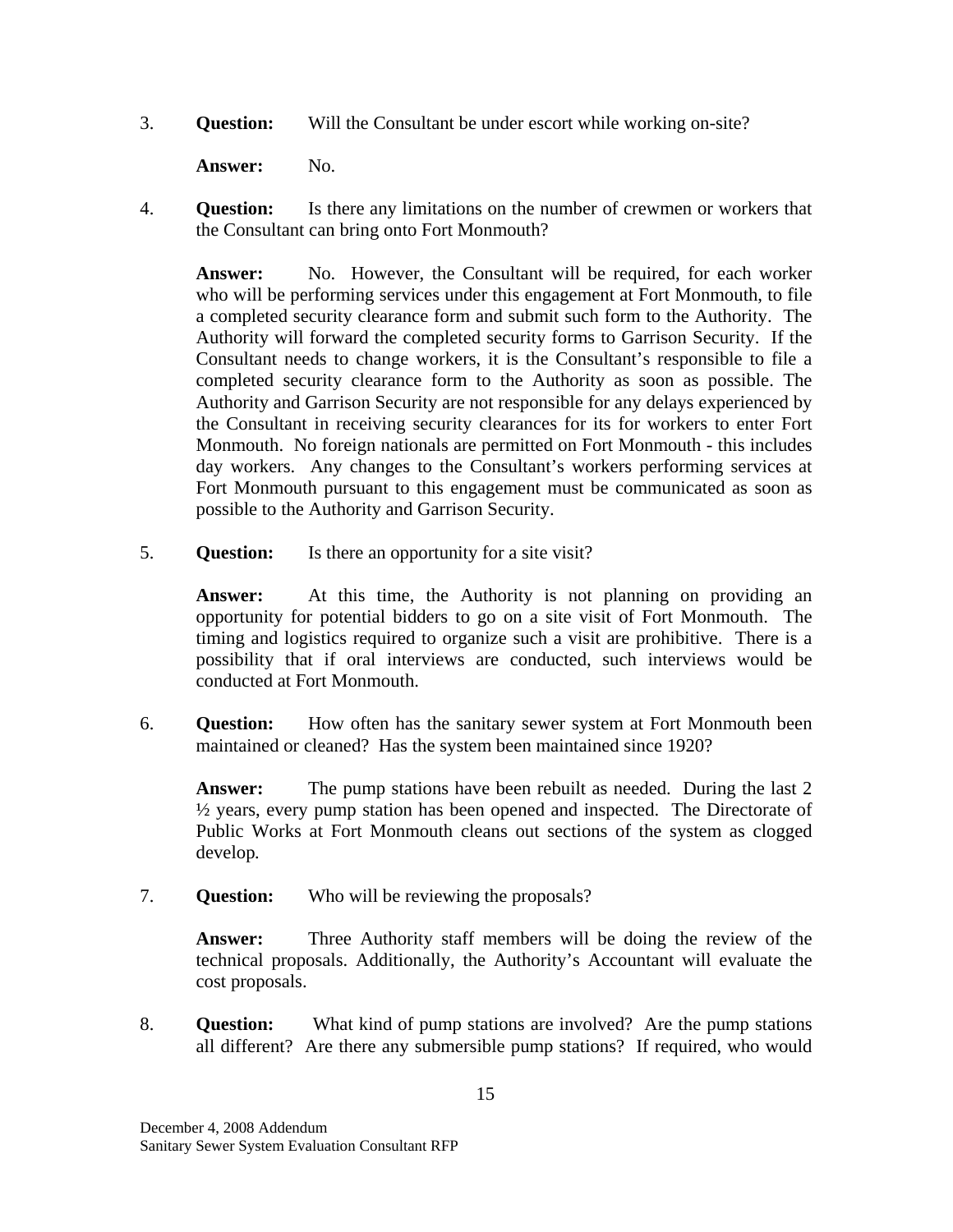lift the submersible pumps if the Consultant needs to obtain information from the submersible pump, such as, tag information?

**Answer:** There is only one submersible pump and there is no requirement in the RFP that the submersible that the pump be lifted.

9. **Question:** Do the pump stations need to be cleaned out prior to inspection?

**Answer:** This is not a requirement of the RFP. Please see Attachment #1 - Scope of Services.

10. **Question:** How active is the sanitary system right now?

Answer: All of the pump stations are operational. There are some pumps that are out of service and are being replaced. This is an ongoing operation.

11. **Question:** Does it take a long time to fill the pump stations up? Is there a hydrant available that you can use to increase the amount of water flowing into the pump station at the time the Consultant is inspecting a pump station in order to perform flow tests?

**Answer:** There is a hydrant located near each pump station.

12. **Question:** Are pressure gauges available at the pump stations?

Answer: No.

13. **Question:** Related to security, in terms of flow monitoring and the need to capture at least a 1" rainfall event, the Consultant may need access to the flow monitoring system during off-hours outside of the Monday through Friday, 7:00 a.m. to 5:00 p.m. work day set forth in the RFP. Is it possible to arrange for offhour access to Fort Monmouth?

**Answer:** It is possible to received permission to access Fort Monmouth during off-hours, but on an as-needed, as requested basis. See Section 8.3 of the RFP.

14. **Question:** Will potential bidders receive a list of attendees of the Mandatory Pre-Bid Conference?

Answer: Yes. Contact information for all firms who signed the sign-in sheet will be included as part of the Addendum. The Addendum will also be posted to the Authority's website.

15. **Question:** Will the Consultant be charged for water usage?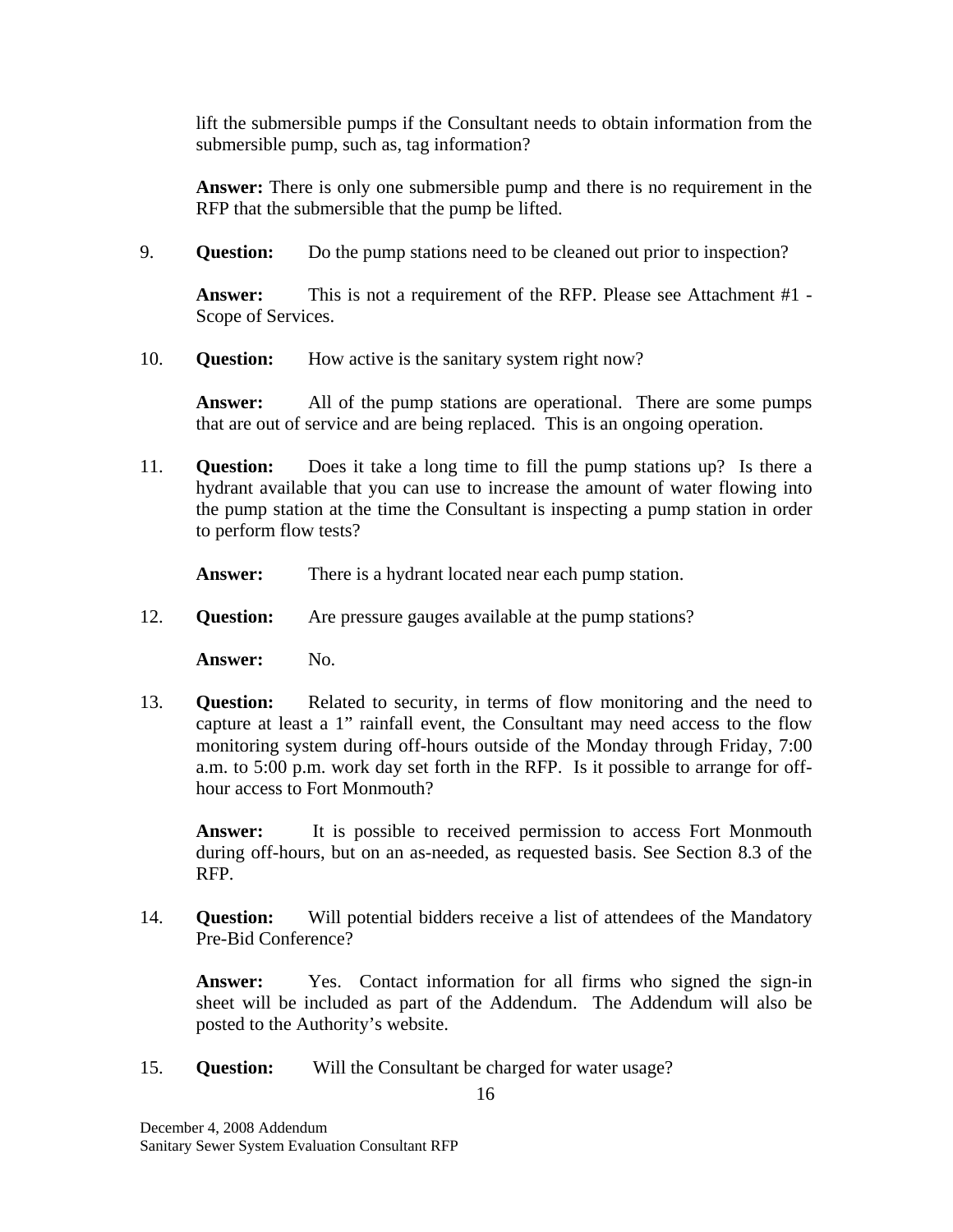Answer: No.

16. **Question:** How many access points to Fort Monmouth are there and where are they located?

**Answer:** There are only two places that the Consultant can bring in equipment and trucks. For the Charles Wood Area, the designated access point is the Bataan Gate located off of Tinton Avenue. For the Main Post, the designated access point is the Visitor Control Center on Oceanport Avenue opposite the Main Gate. Non-passenger, motor vehicles, such as trucks, are inspected by Garrison Security, which includes looking underneath the hood of the engine, opening all of the doors of the vehicle, inspecting all compartments on the vehicle and looking underneath each vehicle.

17. **Question:** How long do these security inspections of non-passenger, motor vehicles and equipment take?

**Answer:** The amount of time that it takes to pass through security depends on the amount of non-passenger, motor vehicles in line. The Consultant should allow for at least two to three minutes for each vehicle to be inspected. The Consultant must keep in mind that there are only two access points for vehicles of this nature at Fort Monmouth. Passenger vehicles can enter Fort Monmouth at several other access points, but non-passenger, motor vehicles, such as trucks, must enter Fort Monmouth and are subjection to inspection at the two designated access points.

18. **Question:** Is the water system maintained by U.S. Army at Fort Monmouth?

**Answer:** Yes.

19. **Question:** What kind of information will the Consultant receive regarding water usage at Fort Monmouth? Will the water usage data be per area or per building? What kind of water usage data is available covering the past two years?

**Answer:** The Authority will make available whatever water usage data is available from the Garrison and from the water utility servicing Fort Monmouth. It is anticipated that the water usage data available is per area and not per building.

20. **Question:** Will it be possible to receive water usage data covering the same time period from the prior year when the Consultant is engaged in flow monitoring?

**Answer:** The Authority will assist in obtaining this data.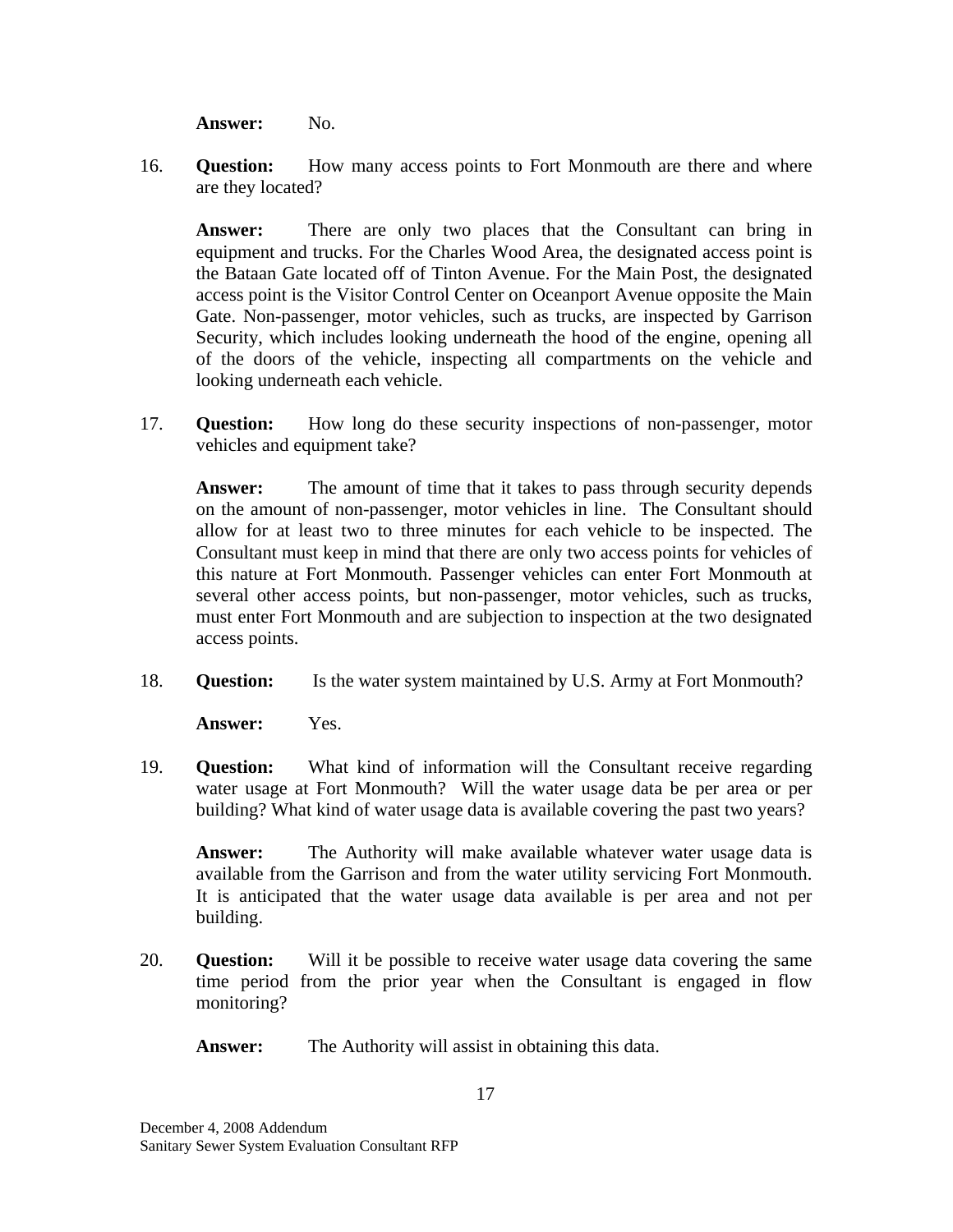21. **Question:** Is it possible for the Consultant to draw water from a lake, stream or pond in lieu of using a fire hydrant to draw water?

Answer: No. The only source of water available that the Consultant may access is from fire hydrants. An adequate number of fire hydrants are available for use by the Consultant.

22. **Question:** If these sewers have not been cleaned regularly and if grease and, sand and roots are present within the sewers, five passes to get through the pipe may not be sufficient. Use of an inclinometer in such conditions may not result in good data being obtained as the inclinometer will only follow the terrain of the sewer pipe. Smaller pipes may yield better data, but larger sewer pipes may be problematic.

**Answer:** Please see Attachment #1 – Scope of Services, Section B (as revised and set forth above in Section B.9 of this Addendum).

23. **Question:** Does an inclinometer have to be used on each section of the sewer line?

**Answer:** Yes. Please see RFP, Attachment #1 – Scope of Services, Section B. The Authority recognizes that debris located in the sanitary sewer system may impact inclinometer results.

24. **Question:** Should the Consultant inform the Authority if conditions call for heavier cleaning than just the five passes specified in the RFP?

**Answer:** Yes. The Consultant should advise the Authority if conditions require heavier cleaning than the five passes specified in the Scopes of Services (Attachment #1 to the RFP), as the object of the task is get the sewer line clean enough so that it can be video-recorded properly in order to obtain the current state of the sewer line. Please also see Attachment #1 – Scope of Services, Section B (as revised and set forth above in Section B.9 of this Addendum).

25. **Question:** Based on a reading of the RFP, it appears that the evaluation committee will review the proposals on a technical basis first and then on a cost basis. The top candidate will then be selected based on the technical review and then the cost proposal will be evaluated and negotiations with the top candidate would commence.

**Answer:** That is an accurate summary. The evaluation committee will review the technical proposals. An Authority staff member will evaluate the cost proposals. One staff member will evaluate the cost proposal. If the technical and cost proposal evaluations are close, the Authority may commence negotiations with multiple finalists. If there is a large disparity in the cost proposals but the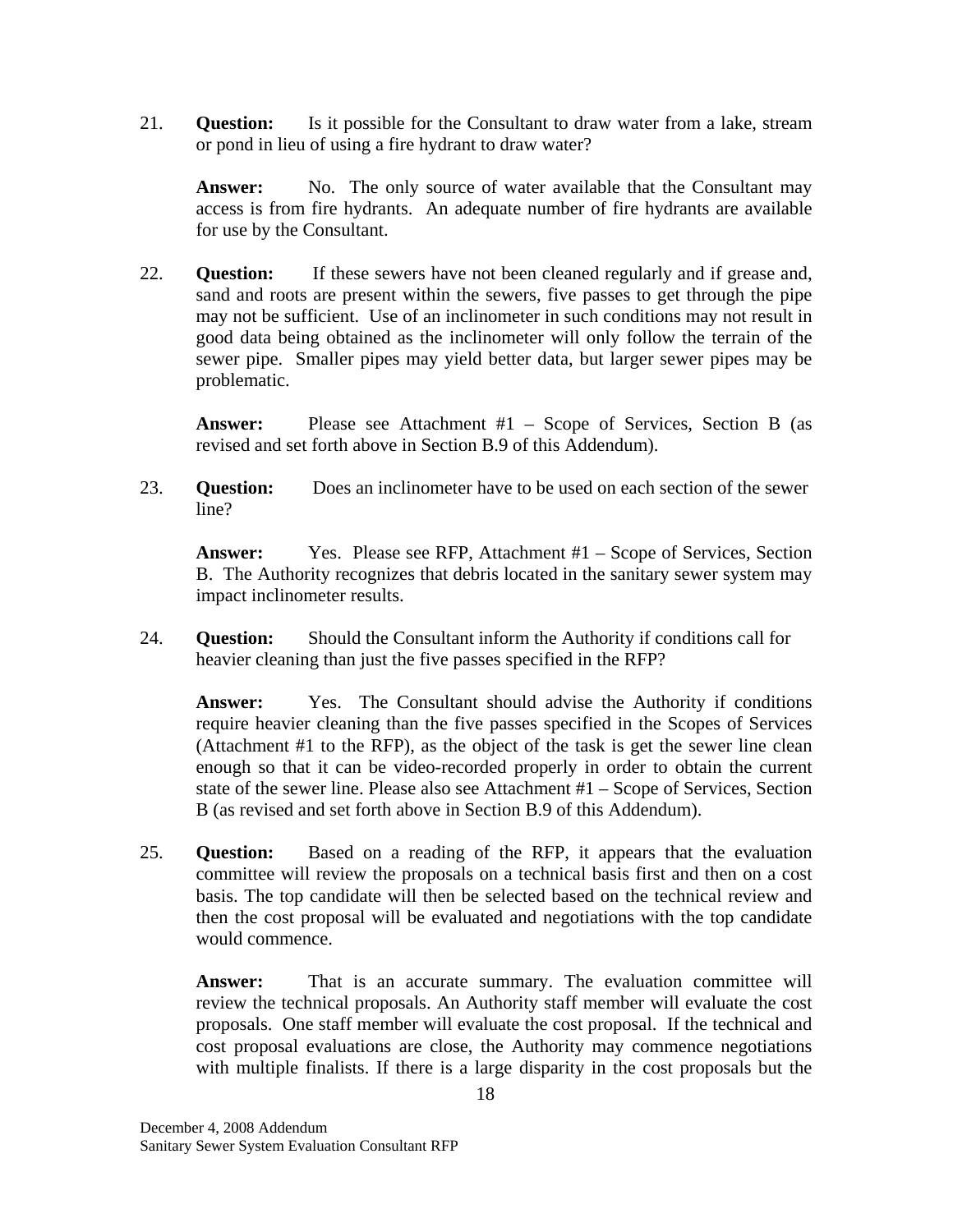technical evaluations are close, the Authority may not negotiate with multiple finalists.

26. **Question:** How firm is the schedule? Is the Authority looking for the Consultant to propose a schedule that can be implemented? Is there a reason for the schedule to have a June 2009 end date?

**Answer:** The Authority believes that this is a six (6) month engagement. That is not firm, as the schedule is subject to change based on events that cause a closure of Fort Monmouth. From daily scheduling perspective, the Garrison will need to be kept informed of which workers will be on the Fort, what time they will be on the Fort and where on the Fort they will be. If the Consultant needs to fine-tune its workers' schedule, Garrison Security can accommodate, provided the Consultant provides notice of such changes to Garrison Security.

27. **Question:** Relating to the schedule, the Scope of Services calls for an interim report to be submitted tentatively in April 2009, but the Scope of Services does not describe what time of interim report that the Authority is calling for? Is this a general progress report?

**Answer:** The exact contents of the interim reports will be developed in the biweekly job meetings with the Consultant. It is necessary for the Authority to keep the Members of the Authority board informed as to progress of the engagement. The Consultant will be required to make presentations at two (2) Authority board meetings, over and above the regular biweekly job meetings with Authority staff. Authority board meetings are open to the public and are generally held during the evening. These Authority board meeting presentations are separated out in the Fee Schedule form so that prospective bidders can separate provide a fee for these two (2) meetings. All reports submitted by the Consultant will become public.

28. **Question:** Will the Authority be evaluating the cost proposals based on the Authority's own insights and some cost ranges that the Authority has developed internally?

**Answer:** That is a fair statement.

29. **Question:** Mention was made of disposal at the Two Rivers Water Reclamation Authority's ("TRWRA") plant. Is that for the solid material coming out of the sanitary sewers also?

**Answer:** No. TRWRA will not accept any solid waste that the Consultant is looking to decant or dispose of. The Consultant must make its own arrangements for disposal of solid waste. Only the current flow from Fort Monmouth is accepted by TRWRA.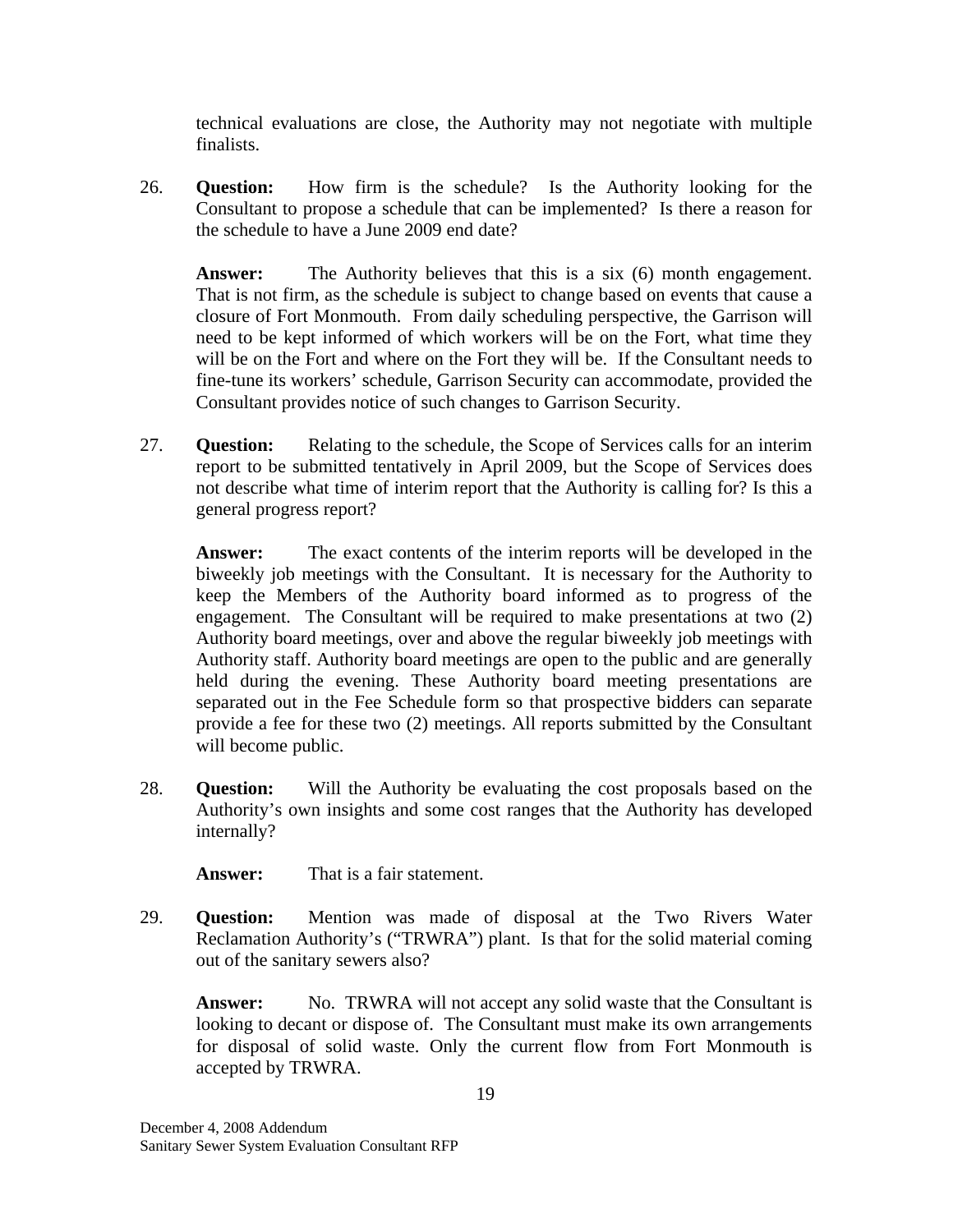### 30. **Question:** Is this solid waste ID #27 disposal?

**Answer:** The Authority cannot provide any assurances as to the type of solid waste that may be found in the sanitary sewer system. Bidders should assume for the purpose of responding to this RFP that the solid waste material to be found in the Fort Monmouth sanitary sewer system is of the type typically found in municipal sewer systems. Please see Attachment #1 – Scope of Services, Section B as revised (set forth above in Section B.10 of this Addendum).

31. **Question:** Regarding the operation of pumping stations, does the Consultant need to work through an operator? Will the Consultant have access to the pumping stations to turn the pumps on and off?

**Answer:** The Consultant will be given keys to each lift station at the pumping stations. The Garrison will arrange to have a person at the pumping stations when the Consultant is scheduled to perform work at the pumping stations.

32. **Question:** Does the pump test not address any electrical testing of the pump?

**Answer:** Based on the Scopes of Services set forth as Attachment #1 to the RFP, the Authority, at a minimum requires an amp draw test to be performed during the pump test.

33. **Question:** Does the Authority want the electrical generators at every pumping station to be tested?

Answer: No. The electrical generators do not need to be tested at every pumping station.

34. **Question:** How many flow meters are currently at the Fort now?

**Answer:** Currently, no pumping stations have flow meters installed. However, flow meters are installed downstream from the pumping stations. There are two flow meters located in the Main Post Area of Fort Monmouth and a main flow meter located in the Charles Wood Area. All other flow meters as set forth in maps are proposed temporary flow meters. TRWRA's weekly totalized flow meter reading and circular charts will be made available to the Consultant.

35. **Question:** How heavily weighted is a firm's consideration to utilize a qualified small business in the Proposal evaluation process?

**Answer:** To the extent that there are opportunities for a firm to subcontract services under this procurement, the Authority encourages each firm responding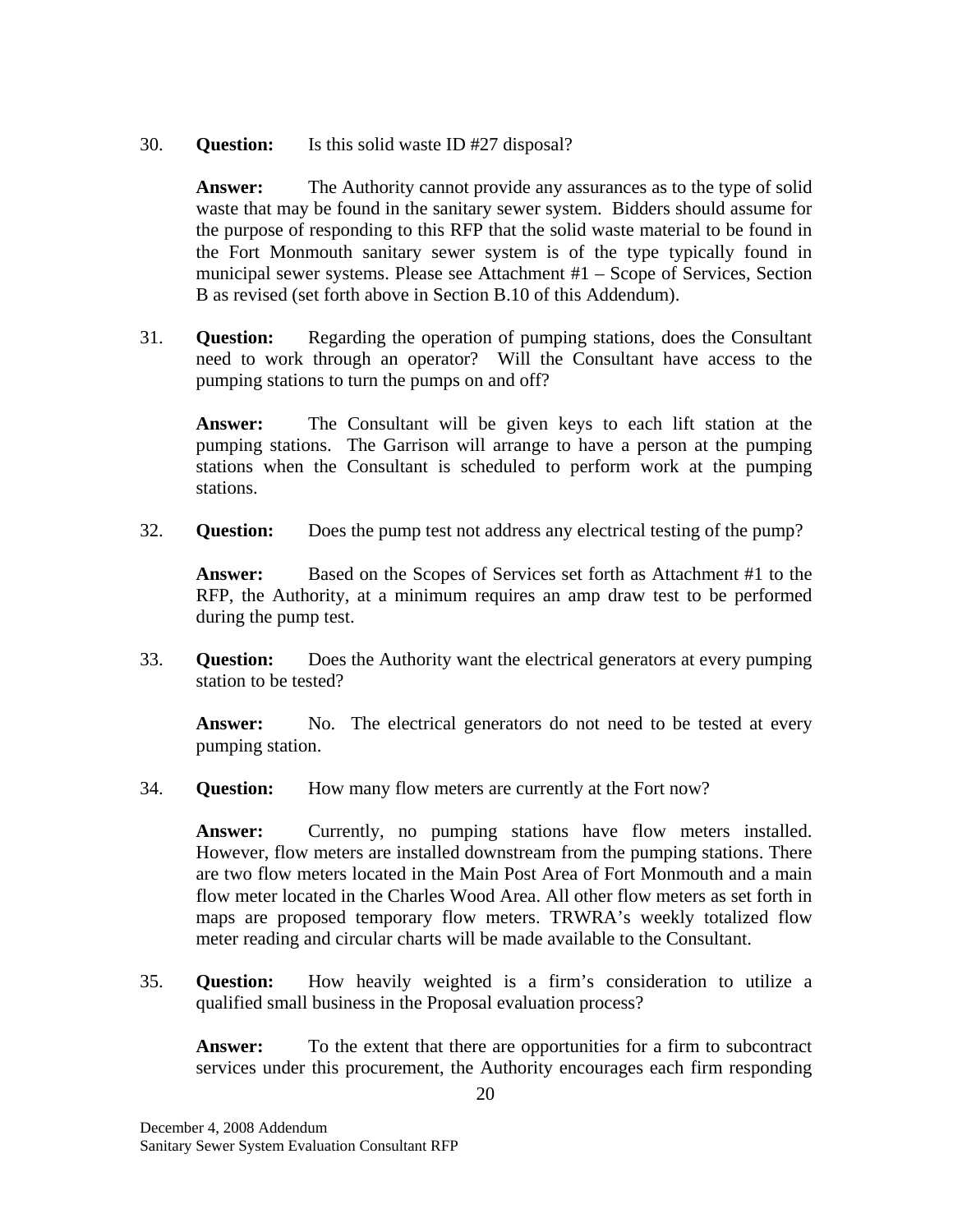to the RFP to make a good faith effort to subcontract work to qualified small businesses in accordance with the Set Aside Contracting and Subcontracting Program, N.J.A.C. 17:13-4 et seq. and Executive Order No. 71 (McGreevey 2003). Also, please see Section 6.0 of the RFP. For more information on the selection process, please see Section 10.0 of the RFP. (*Question submitted electronically by James Oscar Lounsbery, National Water Main Cleaning Company*)

36. **Question:** Are there any goals for MBE/WBE utilization under this RFP? If so, what are the targets for each category?

**Answer:** Please see Section 6.0 of the RFP. (*Question submitted electronically by James Oscar Lounsbery, National Water Main Cleaning Company*)

37. **Question:** Is prevailing wage rate determination pursuant to L. 1963, c. 150, as amended applicable to all bidders?

**Answer:** Pursuant to the Fort Monmouth Economic Revitalization Planning Authority Act, L. 2006, c. 16, as amended (the "Act"), particularly Section 9 of the Act (N.J.S.A. 52:27I-9), each worker in any project to which the Authority is a party, shall be paid not less than the prevailing wage rate for the worker's craft or trade, as determined by the Commissioner of the Department of Labor and Workforce Development pursuant to L. 1963, c. 150 (N.J.S.A. 34:11-56.25 et seq.) (*Question submitted electronically by James Oscar Lounsbery, National Water Main Cleaning Company*)

38. **Question:** Section 8.4 of the RFP indicates only one (1) manhole located at the Main Post Area may be used for decanting purposes. This condition will severely slow production and increase costs due to security checks for traveling between the Main Post Area and the Charles Wood Area. It is strongly recommended a second decanting manhole be provided in the Charles Wood Area.

**Answer**: Please see revised Section 8.4 of the RFP (set forth above). (*Question submitted electronically by John R. Berens, O'Donnell, Stanton & Associates, Inc.*)

39. **Question:** There are no provisions in the RFP's fee schedule for disposal of debris removed from the sanitary sewer system. Due to the age of the sanitary sewer system, the type of pipe, etc., and the fact that prospective bidders are not provided an opportunity to inspect the sanitary sewer system prior to submitting a bid proposal, it is recommended the Authority add an additional fee schedule line item for debris disposal on a cubic yard basis. If there is not a fee schedule line item for disposal, prospective bidders will have to assume the worst case scenario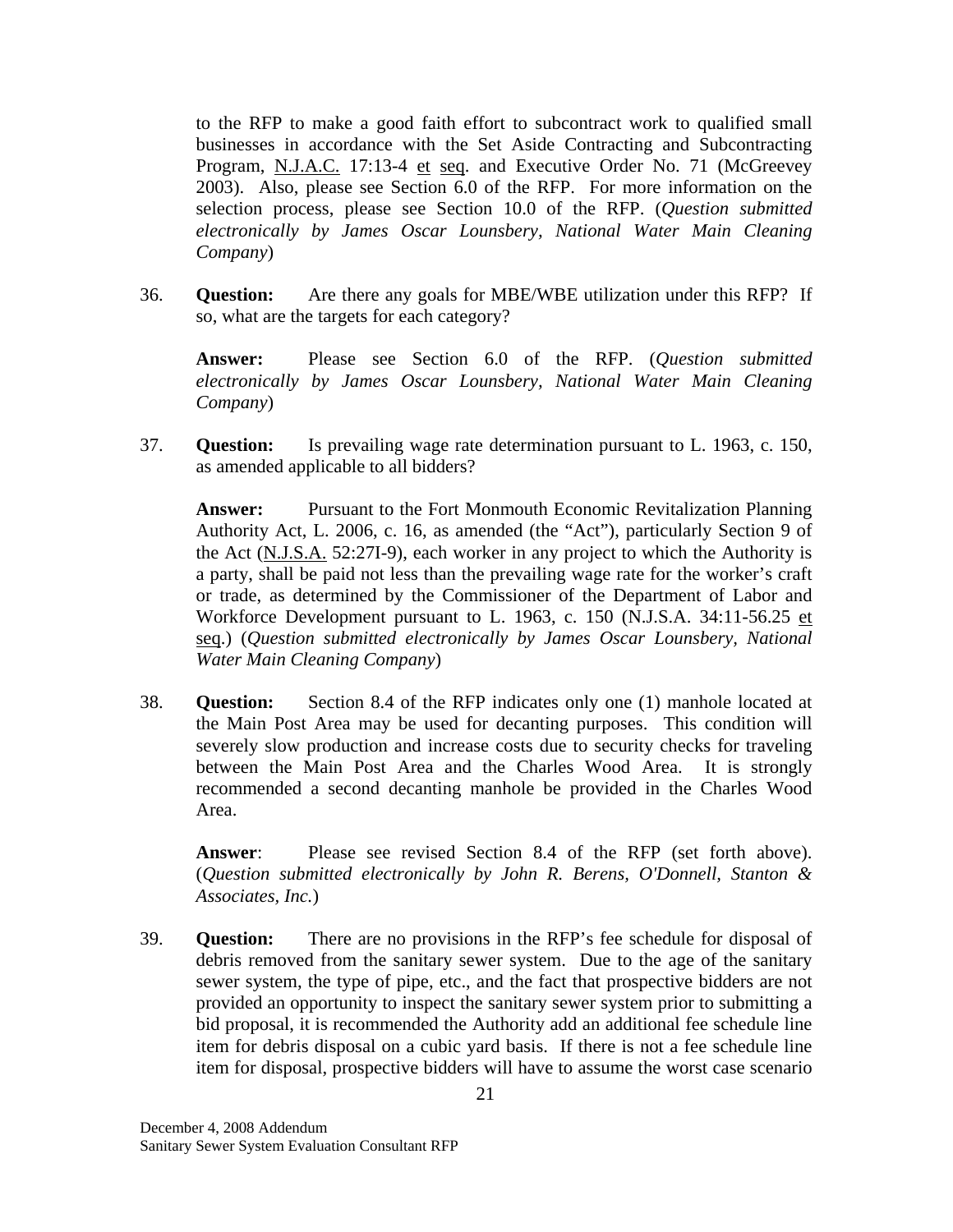in their cleaning costs, such as heavy debris removal and disposal, whether or not such conditions are encountered. If a fee schedule line item for disposal is added, the Authority would only be paying for disposal of debris and waste material actually removed from the sanitary sewer system.

**Answer:** Please see Attachment #1 – Scope of Services, Section B as revised (set forth above in Section B.10 of this Addendum). (*Question submitted electronically by John R. Berens, O'Donnell, Stanton & Associates, Inc.*)

40. **Question:** The assumption set forth in the RFP is that the sanitary sewer system is domestic in nature and all material removed there from shall be ID #27 waste. If testing proves otherwise, please confirm that it shall be the Authority's responsibility to cover all costs associated with additional testing and disposal.

**Answer:** The Authority cannot provide any assurances as to the type of solid waste that may be found in the sanitary sewer system. Bidders should assume for the purpose of responding to this RFP that the solid waste material to be found in the Fort Monmouth sanitary sewer system is of the type typically found in municipal sewer systems. Please see Attachment #1 – Scope of Services, Section B as revised (set forth above in Section B.10 of this Addendum). (*Question submitted electronically by John R. Berens, O'Donnell, Stanton & Associates, Inc.*)

41. **Question:** At the Mandatory Pre-Bid Conference, prospective bidders were told that there is one (1) submersible pump station to be inspected. Since the condition of the pump station removal system is unknown (i.e. type of removal system, condition of rails, if any, type/condition of connection flange to force main (could be hard piped)), it is requested the Directorate of Public Works at Fort Monmouth remove the submersible pump(s) located at such pumping station for inspection. Without knowing the condition or set up of such pumping station may create potentially serious operational problems if problems are encountered in removing and resetting the submersible pump(s).

**Answer:** No lifting of any pumps is required to be conducted by the Consultant. (*Question submitted electronically by John R. Berens, O'Donnell, Stanton & Associates, Inc.*)

42. **Question:** The RFP defines strict working hours for the Consultant. This means that CCTV inspection will need to be performed during peak flow conditions. Such high flows will definitely restrict CCTV views of the sewer pipes inside the periphery. The higher the amount of flow in the sanitary sewer system the less that you will be able to see of the sewer pipes via CCTV. Pumping stations will also affect flow conditions since night time (off peak) hours of work are not permitted. It is recommended the Authority consider adding fee schedule line item for bypass pumping to be used in sanitary sewers with high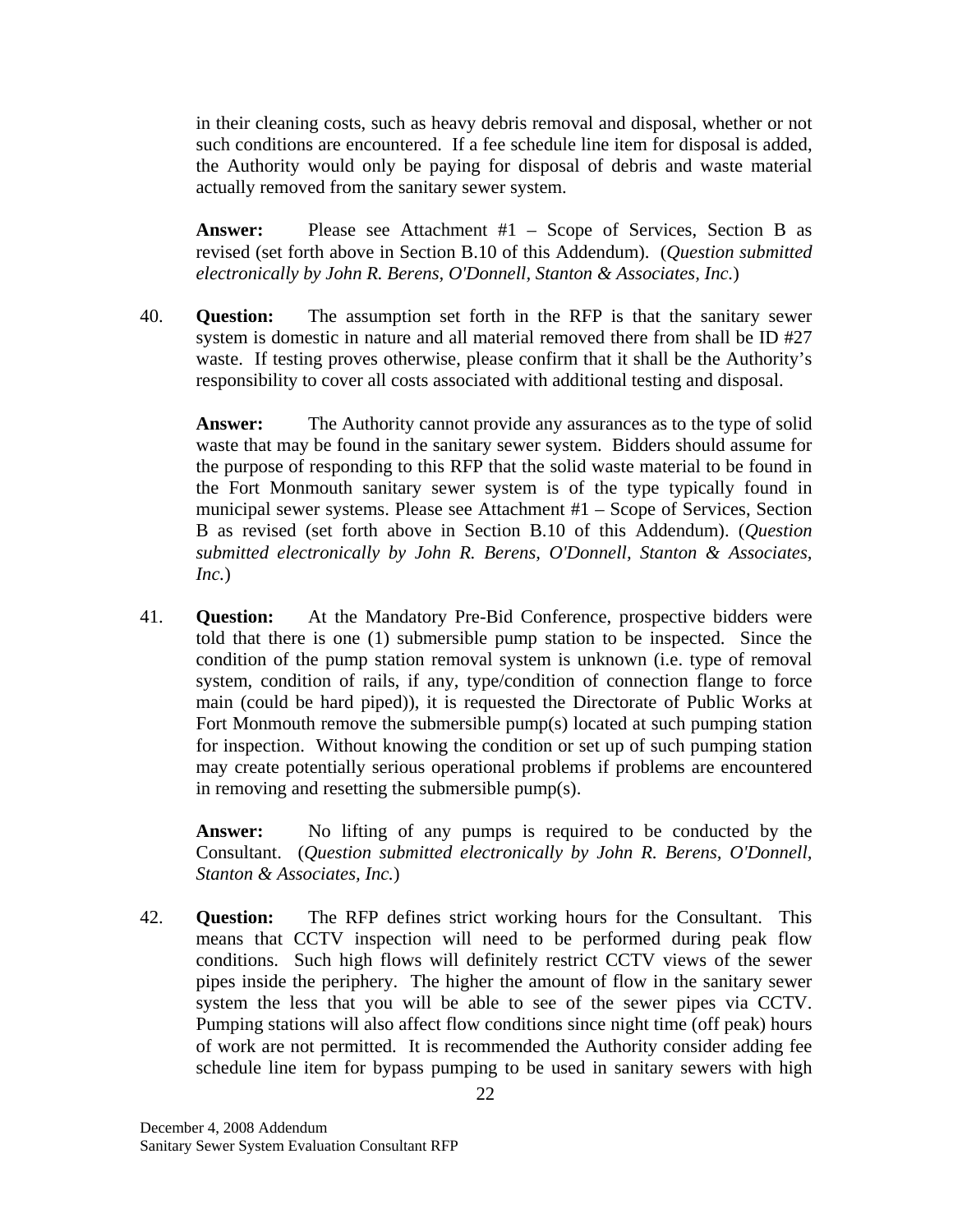flows. The need for bypass pumping operations can be confirmed through CCTV inspection.

Answer: Please see Attachment #1, Section B, new first bullet point underneath the heading "The Consultant will be responsible for performing the following tasks:" (set forth above under Section B.8 of this Addendum). (Question submitted electronically by John R. Berens, O'Donnell, Stanton & Associates, Inc.)

43. **Ouestion:** At the Mandatory Pre-Bid Conference, it was understood that flow metering and sewer cleaning/CCTV inspection work are not to be performed concurrently, as the Authority did not want the flow metering affected by the hydraulic cleaning operations. Please confirm.

That understanding is correct. (Ouestion submitted electronically Answer: by John R. Berens, O'Donnell, Stanton & Associates, Inc.)

Please, there will be absolutely no contact between our staff and you.

Issued by:

Frank C. Cosentino **Executive Director** 

Date:

December 4, 2008